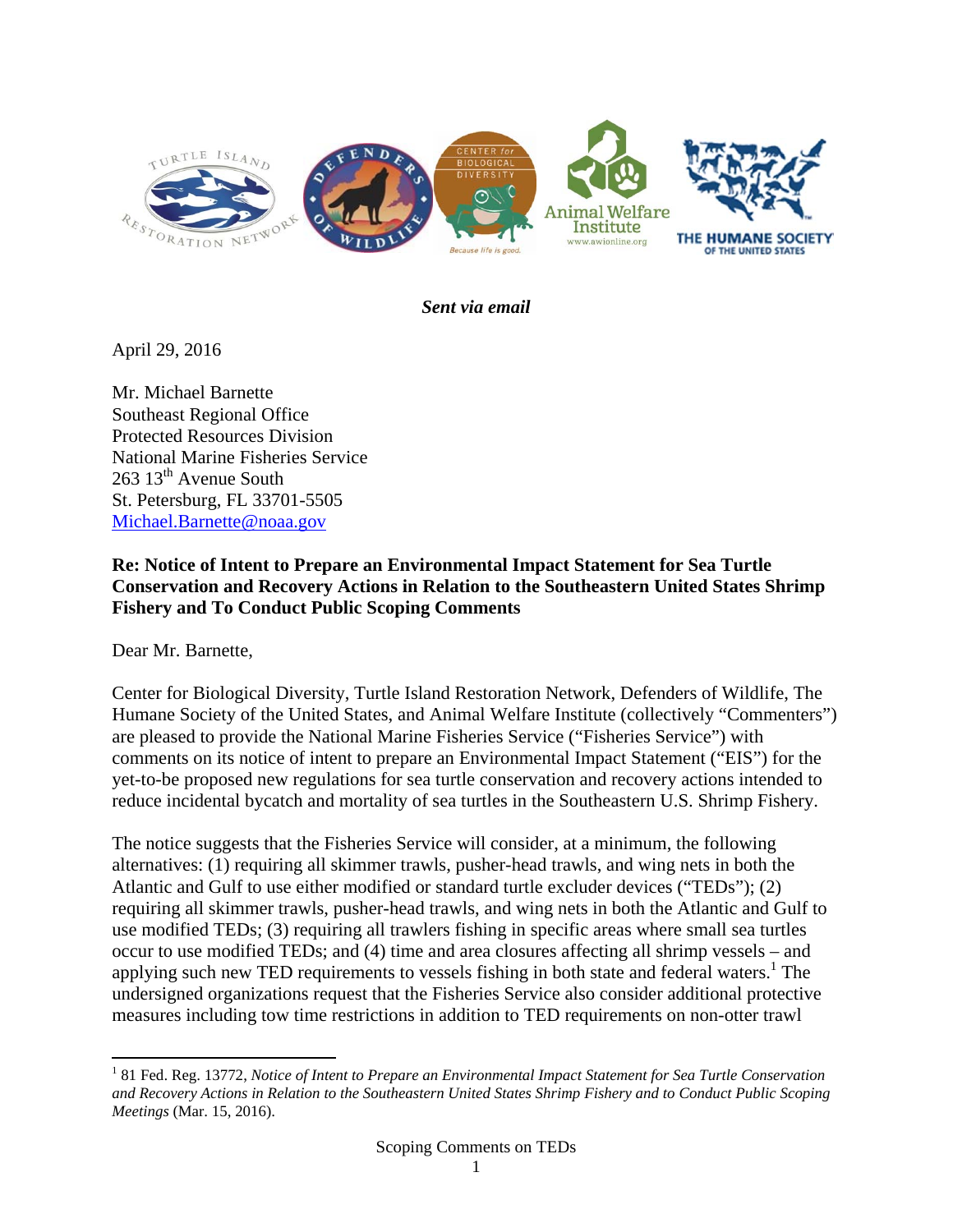vessels; increased observer coverage; expanded educational efforts to improve TEDs use; and strengthened enforcement of existing and future TEDs rules.

We agree that all shrimp vessels using specific gear types [skimmer trawls, pusher-head trawls, and wing nets (butterfly trawls) – collectively "skimmer trawls"] that are currently exempt from the use of TEDs should be required to use TEDs. The finding that nearly 500,000 sea turtles per year are captured in the Southeastern shrimp fishery and that approximately 50,000 sea turtles per year may be killed by this fishery is clear evidence that the Fisheries Service must ensure immediate and effective sea turtle protections across every gear type used by shrimp fishers to reduce, or preferably, eliminate, such captures and mortalities.<sup>2</sup> Closing the loophole in TEDs regulations is an obvious and well-supported next step that could prevent an estimated 2,000 sea turtle mortalities each year. In addition to implementing TEDs regulations for skimmer trawls, we urge the Fisheries Service to commit to a regulatory process to implement additional sea turtle protections in the entire shrimp fishery and to ensure adequate enforcement resources and measures to address ongoing compliance deficiencies throughout the shrimp fishery.

## **I. Background**

Following the Deepwater Horizon oil spill, a record high of more than 3,500 sea turtles died or were injured in the Gulf of Mexico and southeast Atlantic Ocean – excluding cold-stunned sea turtles. With the impacts of the Deepwater Horizon and the elevated stranding numbers, the Fisheries Service reinitiated consultation with itself and proposed new regulations to address sea turtle mortality. The result was a new biological opinion and a proposed rule to require skimmer trawls to use TEDs.

The May 2012 Biological Opinion ("2012 BiOp") on the Southeastern Shrimp Fishery estimated that the U.S. shrimp fleet utilizing all gear types causes 534,756 sea turtle interactions and  $52,534$  mortalities per year.<sup>3</sup> These take levels were significantly higher than the Fisheries Service had previously estimated in the 2002 Biological Opinion, which predicted 341,510 sea turtle interactions and 9,390 mortalities per year.<sup>4</sup> The 2012 BiOp analyzed the continued authorization of the fishery under the Magnuson-Stevens Act, the continued implementation of sea turtle conservation regulations, and a proposed rule to withdraw the alternative tow-time restrictions and to require all skimmer, pusher-head, and butterfly trawls used for fishing to have TEDS installed.<sup>5</sup> Because TEDs have already been required in otter trawls for over 20 years, this

<sup>&</sup>lt;sup>2</sup> NMFS, Reinitiation of Endangered Species Act (ESA) Section 7 Consultation on the Continued Implementation of *the Sea Turtle Conservation Regulations under the ESA and the Continued Authorization of the Southeast U.S. Shrimp Fisheries in Federal Waters under the Magnuson-Stevens Fishery Management and Conservation Act (MSFMCA)* ("2014 BiOp") (Apr. 18, 2014). *<sup>3</sup>*

<sup>&</sup>lt;sup>3</sup> NMFS, Reinitiation of Endangered Species Act (ESA) Section 7 Consultation on the Continued Implementation of *the Sea Turtle Conservation Regulations, as Proposed to Be Amended, and the Continued Authorization of the Southeast U.S. Shrimp Fisheries in Federal Waters under the Magnuson-Stevens Act* ("2012 BiOp"), at 153 www.sero.nmfs.noaa.gov/protected\_resources/section\_7/freq\_biop/documents/fisheries\_bo/southeastshrimpbiop\_fin al.pdf (May 8, 2012); 77 Fed. Reg. 27411, *Sea Turtle Conservation; Shrimp Trawling Requirements* (May 10, 2012).

<sup>4</sup> 2012 BiOp at 146; NMFS, *Shrimp Trawling in the Southeastern United States, under the Sea Turtle Conservation Regulations and as Managed by the Fishery Management Plans for Shrimp in the South Atlantic and Gulf of Mexico* ("2002 BiOp") (Dec. 2, 2002) at 57.<br><sup>5</sup> 2012 BiOp.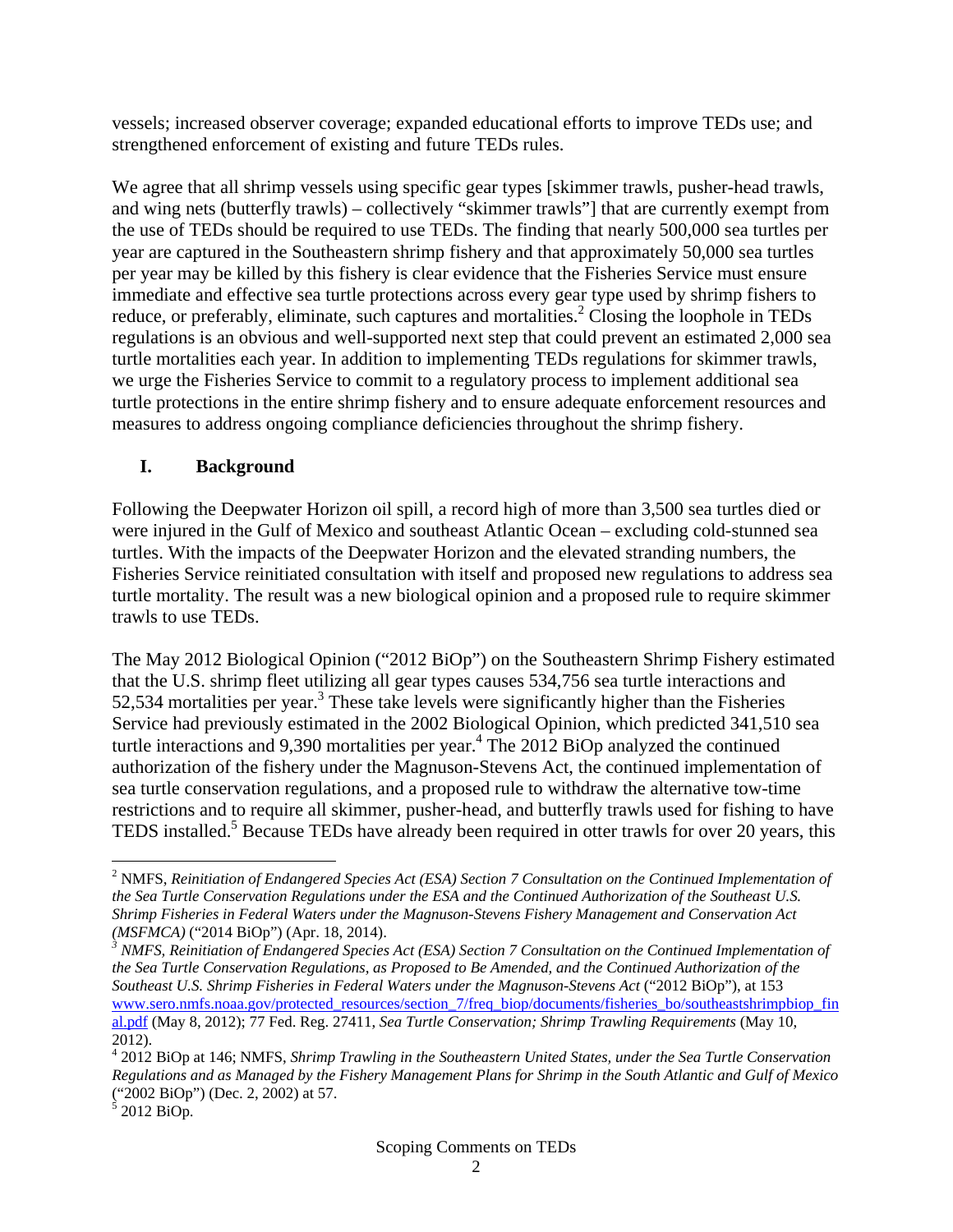would have mandated the use of TEDs in all of the shrimp trawl gear used in the Southeastern U.S. The cost to shrimp trawlers would have been minimal, ranging from \$1,000 to \$2,120 if required to purchase their own TEDs.<sup>6</sup>

However, on November 21 2012, the Fisheries Service withdrew the proposed TED rule, citing concerns over the economic burden the rule would place on the shrimp industry in relation to its conservation benefits, as well as concerns with the efficacy of TEDs at preventing turtle drownings.<sup>7</sup> The withdrawal of the TED rule triggered a need to reinitiate consultation under ESA Section 7 due to the change to the proposed action analyzed in the 2012 BiOp. Consequently, the Fisheries Service reinitiated formal consultation on November 26, 2012 and released a new biological opinion on April 18, 2014 ("2014 BiOp").

The 2014 BiOp which incorporates by reference sea turtle data from the 2012 BiOp, proposed to continue to "conserve" sea turtles via the current sea turtle regulations that allow for incidental take and alternative tow-time restrictions in lieu of TED usage, as well as the continued authorization of shrimp trawling in the Gulf of Mexico and South Atlantic Exclusive Economic Zone ("EEZ"). This loophole in TED usage results in thousands of sea turtle deaths annually and significantly reduces the chances for the continued survival of the affected sea turtle populations.<sup>8</sup> The 2014 BiOp nevertheless concluded that the continued authorization of shrimp fisheries within the action area "was not likely to jeopardize the continued existence" of the loggerhead (NW Atlantic Ocean DPS),<sup>9</sup> green (both Florida breeding and non-breeding populations),  $^{10}$  hawksbill, Kemp's ridley, and leatherback sea turtles<sup>11</sup> or "reduce the likelihood of survival and recovery" of the Atlantic population(s) of sea turtles under Section 7(a)(2), 16  $\S$ U.S.C. § 1536(a)(2).

Shrimp trawling is the primary source of anthropogenic mortality for sea turtles in U.S. waters, and is believed to have the greatest adverse effect on sea turtles compared to "all other activities combined."<sup>12</sup> Evidence has pointed to low TED compliance in the Southeast region, $13$  increased

<sup>7</sup> *See* NMFS, *Shrimp Trawling Requirements Withdrawal Announcement,* available at http://www. regulations. gov/#!documentDetail;D=NOAA-NMFS-2012-0095-0234 (posted Feb. 7, 2013). The original 97% success rate was based on the assumption that there is a 100% compliance rate with TEDs, which lowers to 88% when future (estimated) compliance levels are taken into account. *See* 2014 BiOp at 16, 233.

<sup>9</sup> Listed as threatened in the South Atlantic and Gulf. 2014 BiOp at 36.

<sup>&</sup>lt;sup>6</sup> 77 Fed. Reg. 27411.

 $8$  NMFS admits that not only is there a possible reduction of turtle numbers from interactions with trawl gear, but there is also a chance of reduction in reproduction as a result of loss of females in all species, and unknown longterm effects of the DWH oil spill. 2014 BiOp at 97-120, 211, 212, 223.

<sup>&</sup>lt;sup>10</sup> Florida populations of green sea turtles are listed as threatened. 2014 BiOp at 36.<br><sup>11</sup> Hawksbill, Kemp's ridley, and leatherback sea turtles are all listed as endangered. 2014 BiOp at 36.<br><sup>12</sup> As compared to boatin

Texas shrimp fleet having problems in compliance with TEDS, despite the fact that a TED workshop had been conducted earlier that month which was "attended by approximately 90 local fishermen"). Similarly, a message from the Southern Shrimp Alliance admitted "we are having a significant TED compliance problem." *See also A Message on Turtle Excluder Device Compliance* (June 16, 2011), available at http://www.shrimpalliance. com/ message-toindustry/; Oceana, *Unacceptable Violations of Sea Turtle Protections in the U.S. Shrimp Fishery (July 19, 2011)*; DEIS: Draft Environmental Impact Statement to Reduce Incidental Bycatch and Mortality of Sea Turtles in the Southeastern U.S. Shrimp, April 17, 2012,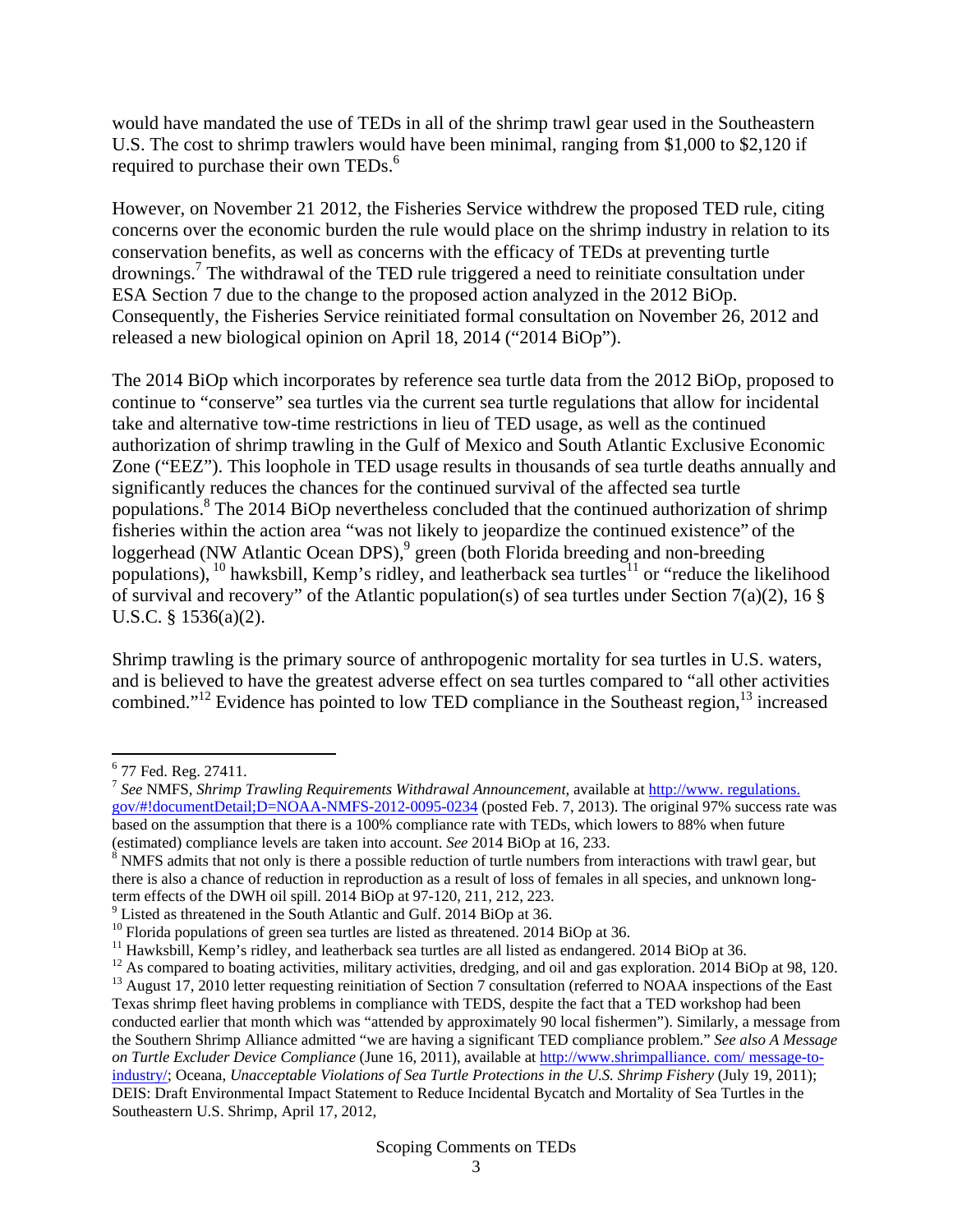use of gear currently exempt from TED requirements, low enforcement of TED regulations and tow-time restrictions, $^{14}$  and possible increased risk of drowning caused by the 2010 DWH oil spill.

While the Fisheries Service acknowledged that TEDs are only 50 percent effective on nearshore trawls, and are only 88 percent effective on ottertrawls (a reduction from its original prediction of 97 percent), the fact remains that a great number of turtle mortalities can be prevented by mandating TED usage,<sup>15</sup> particularly as opposed to relying solely on existing tow-time restrictions. Additionally, states that require the use of TEDs on all trawlers have seen significant reductions in sea turtle bycatch.16 The Fisheries Service has also failed to develop a better alternative to TEDs, so at present an 88 percent mortality prevention rate is still the best hope for recovering listed sea turtle species.

# **II. National Environmental Policy Act**

The purpose of the National Environmental Policy Act ("NEPA") is "[t]o declare a national policy which will encourage productive and enjoyable harmony between man and his environment; to promote efforts which will prevent or eliminate damage to the environment and biosphere and stimulate the health and welfare of man; [and] to enrich the understanding of the ecological systems and natural resources important to the Nation."<sup>17</sup> "[I]t is the continuing policy of the Federal Government, in cooperation with State and local governments, and other concerned public and private organizations, to use all practicable means and measures, including financial and technical assistance, in a manner calculated to foster and promote the general welfare, to create and maintain conditions under which man and nature can exist in productive harmony, and fulfill the social, economic, and other requirements of present and future generations of Americans."18

NEPA requires federal agencies to take a "hard look" at environmental consequences of proposed actions and to broadly disseminate relevant environmental information.<sup>19</sup> The fundamental objective of NEPA is to ensure that an "agency will not act on incomplete

<u> 1989 - Johann Stein, marwolaethau a gweledydd a ganlad y ganlad y ganlad y ganlad y ganlad y ganlad y ganlad</u>

http://www.nmfs.noaa.gov/pr/pdfs/species/deis\_seaturtle\_shrimp\_fisheries\_interactions.pdf (TED compliance in Gulf fisheries was only 65.88% and only 39.82% in the South Atlantic fisheries).

 $^{14}$  NMFS has admitted that tow-time restrictions are difficult to enforce. Documentation of a tow-time violation requires enforcement to be in close proximity of a shrimp trawler to monitor gear deployment and recovery, and remain undetected for at least 55 minutes (the duration of the tow-time limitation) so as not to result in "operational procedures." NMFS, *Draft Environmental Impact Statement to Reduce Incidental Bycatch and Mortality of Sea Turtles in the Southeastern U.S. Shrimp Fisheries* ("DEIS") at 4.<br><sup>15</sup> Specifically, closing the TED loophole can prevent an estimated 5,426-5,515 sea turtle mortalities a year. DEIS at

<sup>112, 116.</sup> 

<sup>&</sup>lt;sup>16</sup> Sea Turtle Capture Rates and TED Effectiveness in the Southeast Shrimp Otter Trawl Fleet (April 2014-December 2015),

http://sero.nmfs.noaa.gov/protected\_resources/sea\_turtle\_protection\_and\_shrimp\_fisheries/documents/0216\_southea stern\_shrimp\_otter\_ted\_inspections\_\_compliance\_\_sea\_turtle\_capture\_rates\_\_and\_ted\_effectiveness\_april\_2014december 2015.pdf. Florida state law currently requires TED usage on all shrimp trawlers in Florida waters, and the state has proven success reducing sea turtle mortality. Florida Administrative Rule 68B-31.004, available at https://www.flrules.org/gateway/RuleNo.asp?id=68B-31.004.<br><sup>17</sup> 42 U.S.C. § 4321.

 $18$  42 U.S.C. § 4331(a).

<sup>&</sup>lt;sup>19</sup> Robertson v. Methow Valley Citizens Council, 490 U.S. 332, 350 (1989).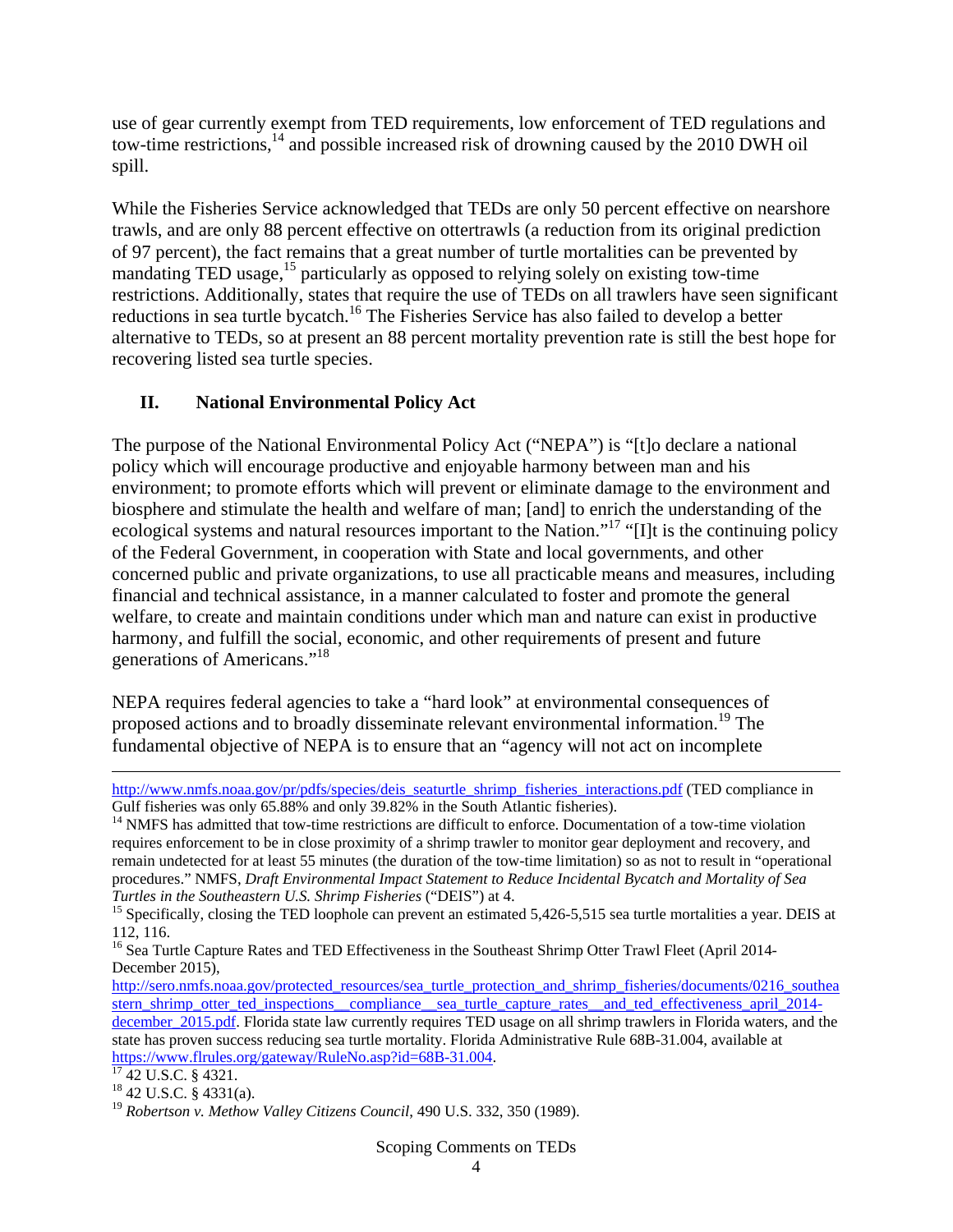information only to regret its decision after it is too late to correct."<sup>20</sup> When preparing an environmental impact statement, agencies have an affirmative duty to obtain the information necessary to evaluate significant environmental impacts when obtaining such information is "essential to a reasoned choice among alternatives and the overall costs of obtaining it are not exorbitant."<sup>21</sup> Federal agencies also have an affirmative duty to "insure the professional integrity, including scientific integrity, of the discussions and analyses in environmental impact statements."<sup>22</sup>

To that end, NEPA requires agencies to "study, develop, and describe appropriate alternatives to recommend courses of action."23 The alternatives analysis is "the heart of the environmental impact statement."24 Reasonable alternatives to the proposed action are those that meet the agency's purpose and need. The agency must not only identify and study reasonable alternatives on its own initiative, but also analyze and consider significant alternatives that are called to its attention by other agencies, organizations, communities, or members of the public.<sup>25</sup>

#### **A. The Fisheries Service's alternatives analysis must include alternatives that provide the best chance for sea turtle conservation success.**

The purpose of the Fisheries Service's yet-to-be proposed action is to protect threatened and endangered sea turtles from incidental capture in shrimp fishing gear. When skimmers were initially granted tow time exemptions, it was under the assumption that the gear was typically retrieved due to physical, practical, or economic necessity at intervals that would prevent sea turtle mortality. However, it has become evident that some participants of the fishery are not aware of the tow-time restrictions, restrictions are difficult to enforce, and repeated captures may result in mortality in a way that was not previously considered. Regardless of what additional measures Fisheries Service may opt to implement, at the very least it is clear that tow time restrictions alone simply do not work and cannot be enforced, and that TEDs provide a viable option to reduce sea turtle mortality.26 Well-installed and maintained TEDs result in high turtle exclusion efficiency rates. For modified TEDs, tow time restrictions should also be required until their efficacy is verified.

Furthermore, because there are significant compliance issues, including excessively steep grid angles, escape openings with insufficient measurements, excessive overlap of double-cover escape opening panel flaps, bar spacing issues, improper floatation, and excessive escape panel flap lengths, any proposed rule would need to also require measures to address compliance

<sup>&</sup>lt;sup>20</sup> *Marsh v. Oregon Natural Resources Council*, 490 U.S. 360, 371 (1990).<br><sup>21</sup> 40 C.F.R. § 1502.22.

<sup>22 40</sup> C.F.R. § 1502.24.

<sup>23 42</sup> U.S.C. § 4332(E), 40 C.F.R. 1508.9.

<sup>&</sup>lt;sup>24</sup> 40 C.F.R. § 1502.14.<br><sup>25</sup> Seacoast Antipollution League v. Nuclear Regulatory Commission, 598 F.2d 1221, 1330 (1st Cir. 1979).

<sup>&</sup>lt;sup>26</sup> "Tow times restrictions are difficult to enforce. Documentation of a tow time violation requires enforcement personnel to b in close proximity of a skimmer trawl to monitor gear deployment and recovery…enforcement personnel need to remain undetected for at least 55 minutes – practically impossible at sea – or else their presence may bias a vessel captain's operational procedure. Similarly, NMFS observers may also result in biased operational procedurals." DEIS at 4.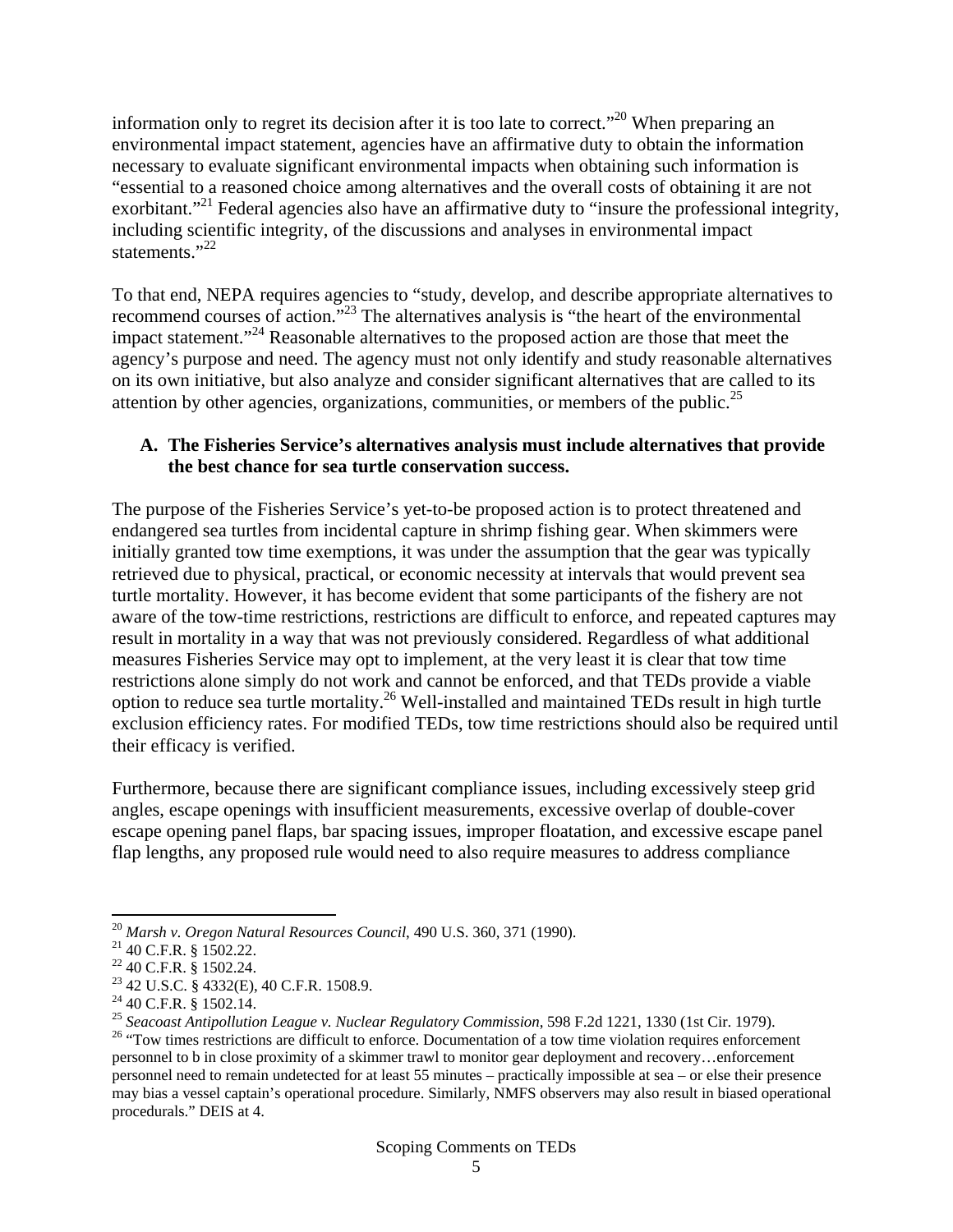issues. Time/area and hot spot closures could also provide additional sea turtle benefits; therefore, we recommend the Fisheries Service explore those options.

### *1. The Fisheries Service must conduct a detailed analysis of sea turtle abundance, fishing effort and stranding patterns to determine hotspots of sea turtle mortality in the fishery.*

In the Fisheries Service's 2012 BiOp, NMFS acknowledged that certain reasonable and prudent measures are necessary and appropriate to minimize impacts of the incidental take of sea turtles. These include the need to monitor fishing efforts and strandings. Under the current management system, the Fisheries Service encounters difficulties in determining how many vessels are engaged in shrimp fishing. For example, the Fisheries Service found that the Louisiana trip ticket system may contribute to discrepancies between the number of licenses issued and the number of vessels reporting catch/sales. It also found that some dealers report minor landings from multiple vessels in a single record. The Fisheries Service should explore the feasibility of implementing a system that enables it to know exactly how many vessels and nets are trawling and where. This will better inform Fisheries Service decision making and likely translate into more protective measures for sea turtles while eliminating any potentially unnecessary restrictions for shrimp trawlers. These measures are vaguely addressed in the terms and conditions of the 2012 BiOp; the Fisheries Service should propose specific measures for addressing this decades-old problem.

Furthermore, the Fisheries Service should also analyze strategies for identifying and protecting sea turtle hot spots. Sea turtle strandings occur due to a variety of reasons, including disease, exposure to biotoxins or pollutants, ingestion of marine debris, vessel collisions, extremely cold water temperatures, and fishery interactions. Sea turtle abundance may be affected by numerous factors and may fluctuate seasonally depending on prey abundance, chronic, large-scale hypoxia, and water temperature. Given the number of factors that may alter when and where sea turtles utilize inshore and coastal waters, the Fisheries Service should implement and maintain dynamic management of the shrimp fishery and identify thresholds based on the above factors for emergency closures of sea turtle hot spots.

### *2. The Fisheries Service must investigate and promptly enact appropriate time and area closures for the fishery to protect important sea turtle habitat and populations.*

In the past, the Fisheries Service has considered time and area closures, but has concluded that area and seasonal closures were not practical given the requirements needed to monitor sea turtle abundance. It also concluded that identifying habitat hotspots and determining criteria for opening and closing areas would be difficult, and that it would be challenging to convey that information to fisheries that span several states and into federal waters. We urge the Fisheries Service to more fully evaluate these approaches as they may provide significant benefits to sea turtles and reduce socioeconomic impacts associated with static closures. A dynamic area management pilot project could also be considered as part of one of the alternatives. Therefore, the Fisheries Service should evaluate the following options: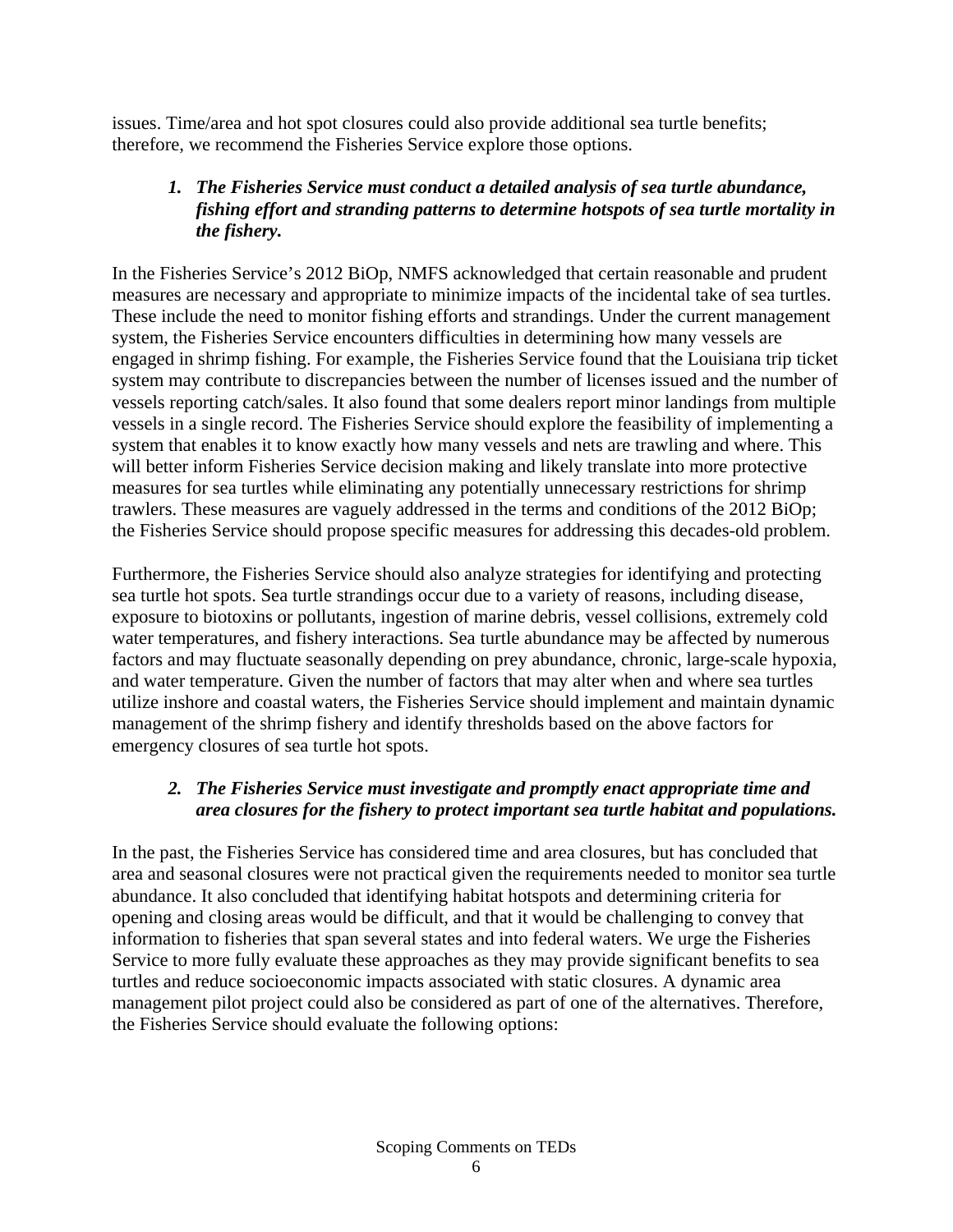- A. Seasonal closure of federal waters to align with and expand existing state closures (e.g., Texas). Closing federal and state waters at key times when sea turtle concentrations are highest could provide significant benefits to sea turtles;
- B. The benefits of time and area closures in state and federal waters that include not only skimmer trawls but also otter trawls and other offshore shrimp vessels using any type of gear; and
- C. Closures through the month of July. Since peak nesting season for sea turtles in the Gulf typically extends through July, additional benefits could be recognized if implemented through July.

### *3. The Fisheries Service must ensure adequate enforcement of both current and future sea turtle protection measures.*

The Fisheries Service's Office of Law Enforcement only has 13 special agents and single enforcement officer in six duty stations (in Texas, Louisiana, and Florida) to address all NOAA enforcement concerns in the Gulf of Mexico region. As a result, the Fisheries Service relies heavily on U.S. Coast Guard and state law enforcement agency efforts for patrol and monitoring enforcement services, which the Fisheries Service describes as "suboptimal." Inconsistent inspection protocol has led to fisherman believing they have adequate TEDs when they were deficient, and has led to inaccurate TED compliance statistics regarding compliance generally. In the past, the Fisheries Service has acknowledged that "[a]dequate enforcement is needed to insure compliance with federal TED requirements." Therefore, it must explain how it will achieve adequate enforcement or compliance with existing or any new proposed TEDs requirements.

The inadequacy of enforcement efforts is described throughout the Fisheries Service's 2012 draft environmental impact statement for the proposed skimmer trawl rule:

During inspections over the past two years, NMFS documented some fleets were more compliant with TED regulations than others. In some cases, NMFS' gear experts were hard pressed to find vessels possessing a single fully-compliant TED. For instance, during April 2011 evaluations in Biloxi, Mississippi, NMFS' gear experts only found 1 vessel out of 14 that was outfitted with completely legal TEDs in its nets (M. Barnette, NMFS, May 2, 2011, memorandum to D. Bernhart, NMFS). While NMFS acknowledges that fishing gear constantly needs mending due to attrition, these findings are extremely troubling. Deficiencies in TED installation were not limited to shrimp vessels, however, as inspections have revealed numerous net shops manufacturing and selling deficient TEDs.<sup>27</sup>

The Fisheries Service also found that:

[O]ver the past two years, it has become apparent that TED inspection efforts by the U.S. Coast Guard and some state enforcement agencies have been suboptimal. Inconsistent inspection protocol, and in some instances, improper inspection protocol, have led fishermen to believe they possessed adequate TEDs

  $27$  DEIS at 6.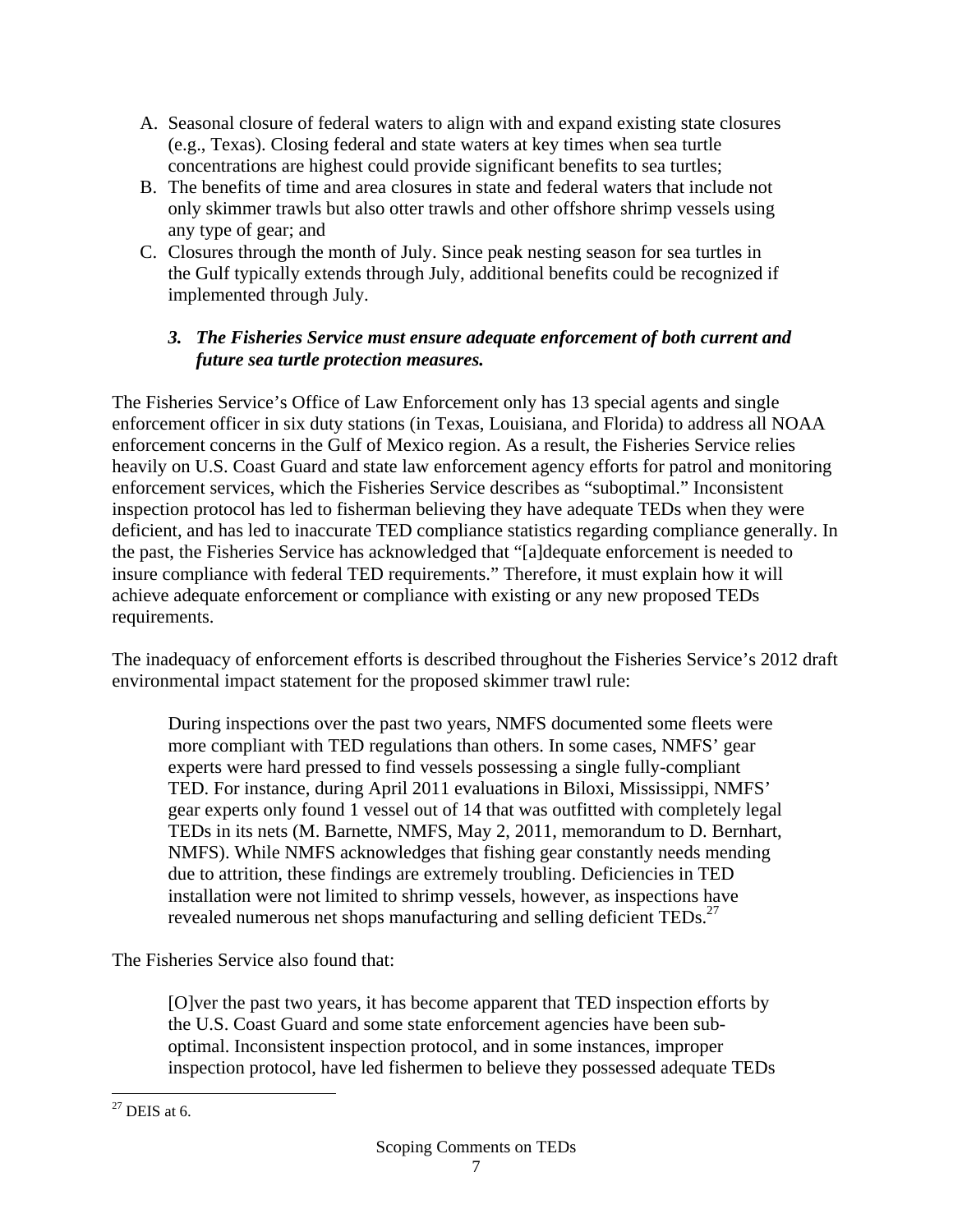when, in actuality, they were deficient. In some cases, this has led to inaccurate TED compliance statistics that did not reflect true compliance within the fisheries. *NMFS is working with its enforcement partners to resolve these issues, and in the interim, is depending on OLE and GMT inspections to determine compliance within the fisheries."*<sup>28</sup>

The Fisheries Service must explain how it is working with its enforcement partners to resolve these issues. For a new rule to be successful, the Fisheries Service must successfully address the TEDs compliance and enforcement issues.

# *4. Any proposed action should address the entire shrimp fleet.*

Even with existing regulations requiring TEDs in otter trawls, Southeastern shrimping is the leading cause of lethal sea turtle takes in the U.S. and the leading cause of takes of the critically endangered Kemp's ridley sea turtles. Furthermore, due to inconsistent compliance with and enforcement of TEDs laws, shrimp trawling remains one of the primary threats to the recovery and survival of sea turtle populations in the U.S. Therefore, the Fisheries Service should analyze TEDs enforcement in all net types and propose an alternative that addresses the compliance and enforcement deficiencies across the entire shrimp fishery.

# **B. The Fisheries Service should aid the industry's transition to full TED use.**

# *1. The Fisheries Service should work with states to help mitigate cost of TEDs to the skimmer trawl fleet.*

In the 2012 proposal, the Fisheries Service described in detail the estimated costs of requiring TEDs in the skimmer trawl fishery. It described the shrimp fishery as a shrinking fishery that may experience economic loss with the implementation of a skimmer trawl regulation. To address this concern, the Fisheries Service cites funding programs that have provided TEDs to some of the shrimp fleet in the past. For example, the National Fish and Wildlife Foundation allocated funds, received from oil recovery income during the DWH oil spill event, and purchased and distributed TEDs to the resident Mississippi skimmer fleet.

Additionally, the Southern Shrimp Alliance ("SSA") submitted a \$10.8 million proposal for Natural Resource Damage Assessment funds on behalf of the shrimp industry at large to provide funding to equip (at no cost to the industry) the entire Gulf shrimp fleet with new TEDs. The project funding would likely be administered either through the states or directly by the Fisheries Service. At a Gulf Council meeting, Gulf States Marine Fisheries Commission Executive Director Larry Simpson championed a motion before the Gulf Council to send a letter to the Fisheries Service strongly endorsing the SSA funding proposal. The motion was adopted with the unanimous support of the Council.

While we do not believe that the Fisheries Service should provide TEDs to the skimmer trawl fleet at the Service's own expense, the Fisheries Service is in a position to help the industry secure outside funding to supplement the industry's own funds, as needed. We ask the Fisheries

  $28$  DEIS at 7 (emphasis added).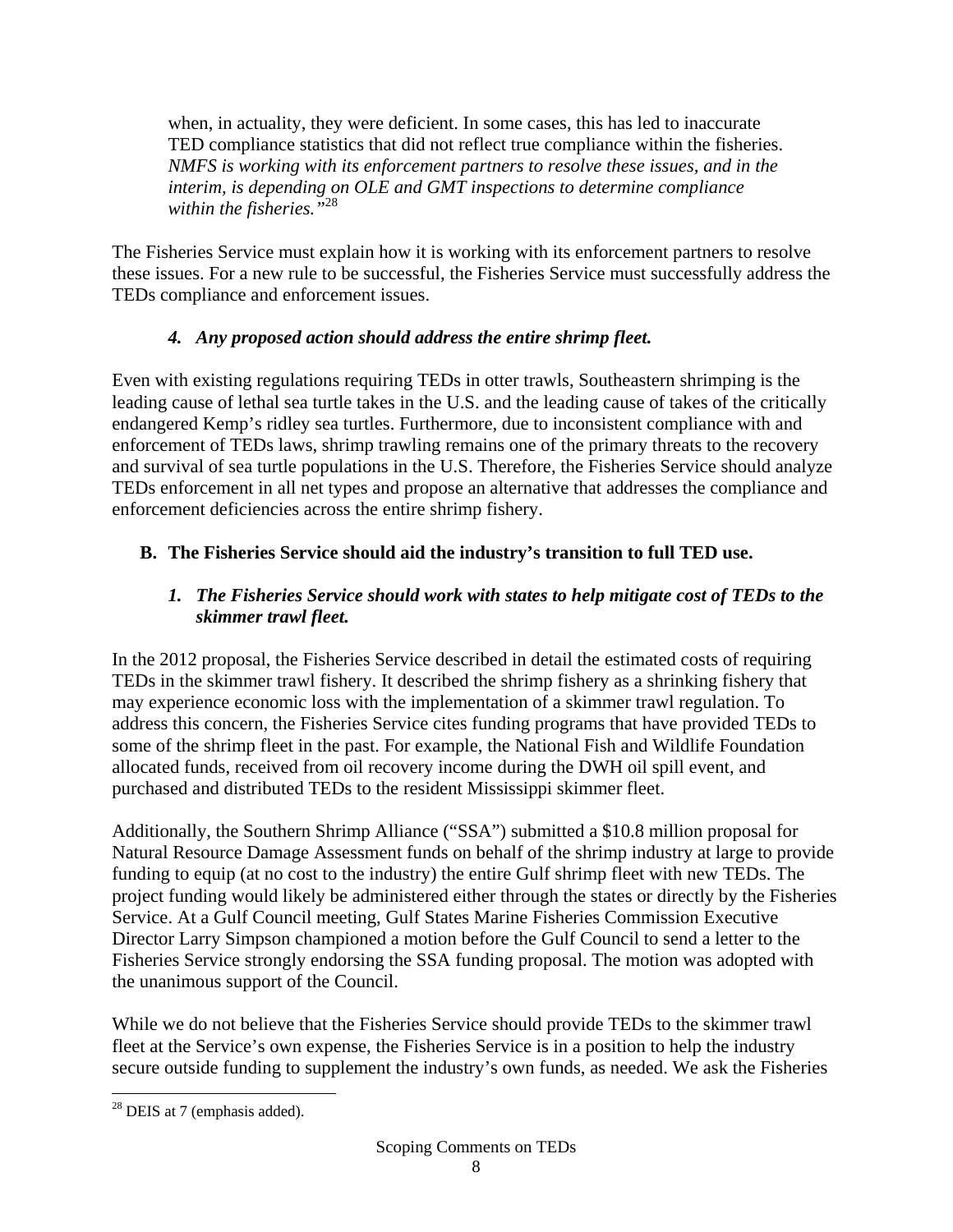Service to take a proactive role in exploring funding mechanisms to provide TEDs to the skimmer trawl fleet to ensure compliance and to reduce economic impacts.

### *2. The Fisheries Service must maintain oversight over the electronic logbook data program.*

According to the SSA, the Electronic Log Book ("ELB") program is fundamentally a fisherydependent research program at the core of the Fisheries Service's scientific research mission. The program analyzes fishery-dependent data including catch rates and landings to generate very precise estimates of the time and location of shrimp fishing effort. The data is collected by electronic logbooks installed on over 500 cooperating vessels in the shrimp fleet. The cost of the ELB program has been borne by the federal government since its inception.

From 2005–10, SSA successfully lobbied Congress for a total of \$5.8 million to maintain funding for the program. Consistent with numerous directives from Congress, beginning in FY 2011 and again in FY 2012, the Fisheries Service covered the cost of the program from its own budget. Nevertheless, in reply to a letter from the Gulf Council supporting continued full agency funding for the program, the Fisheries Service has indicated its intent to shift the cost to the shrimp fishery.

While we do not disagree with the Fisheries Service's decision to shift these costs to the industry, we urge the Service to maintain oversight over this program. Given the need for improved shrimp fishery data and the economic hardship in the fishery described by the Fisheries Service in the past, we also ask that the Fisheries Service supplement this program's funding only where absolutely necessary. This will expedite the implementation of the TEDs requirements and enhance the monitoring of fishing effort in the shrimp fishery.

## **III. Endangered Species Act**

Congress passed the Endangered Species Act ("ESA"), 16 U.S.C. §§ 1531–44, in response to growing concern over the extinction of fish, wildlife and plants.<sup>29</sup> It was enacted, in part, to provide a "means whereby the ecosystems upon which endangered species and threatened species depend may be conserved . . . [and] a program for the conservation of such endangered species and threatened species."<sup>30</sup> The Supreme Court has held that the ESA reflects "an explicit" congressional decision to require agencies to afford first priority to the declared national policy of saving endangered species."31

Section 2(c) of the ESA establishes that it is "the policy of Congress that all Federal departments and agencies shall seek to conserve endangered species and threatened species and shall utilize their authorities in furtherance of the purposes of this Act."32 The ESA defines "conservation" to mean "the use of all methods and procedures which are necessary to bring any endangered

 $^{29}$  16 U.S.C. § 1531(a)(1).

 $30$  16 U.S.C. § 1531(b).

<sup>31</sup> *Tennessee Valley Authority v. Hill*, 437 U.S. 153, 185 (1978); *Humane Soc'y of the United States v. Kempthorne*, 481 F. Supp. 2d 53, 55 (D.D.C. 2006).

 $32$  16 U.S.C. § 1531(c)(1).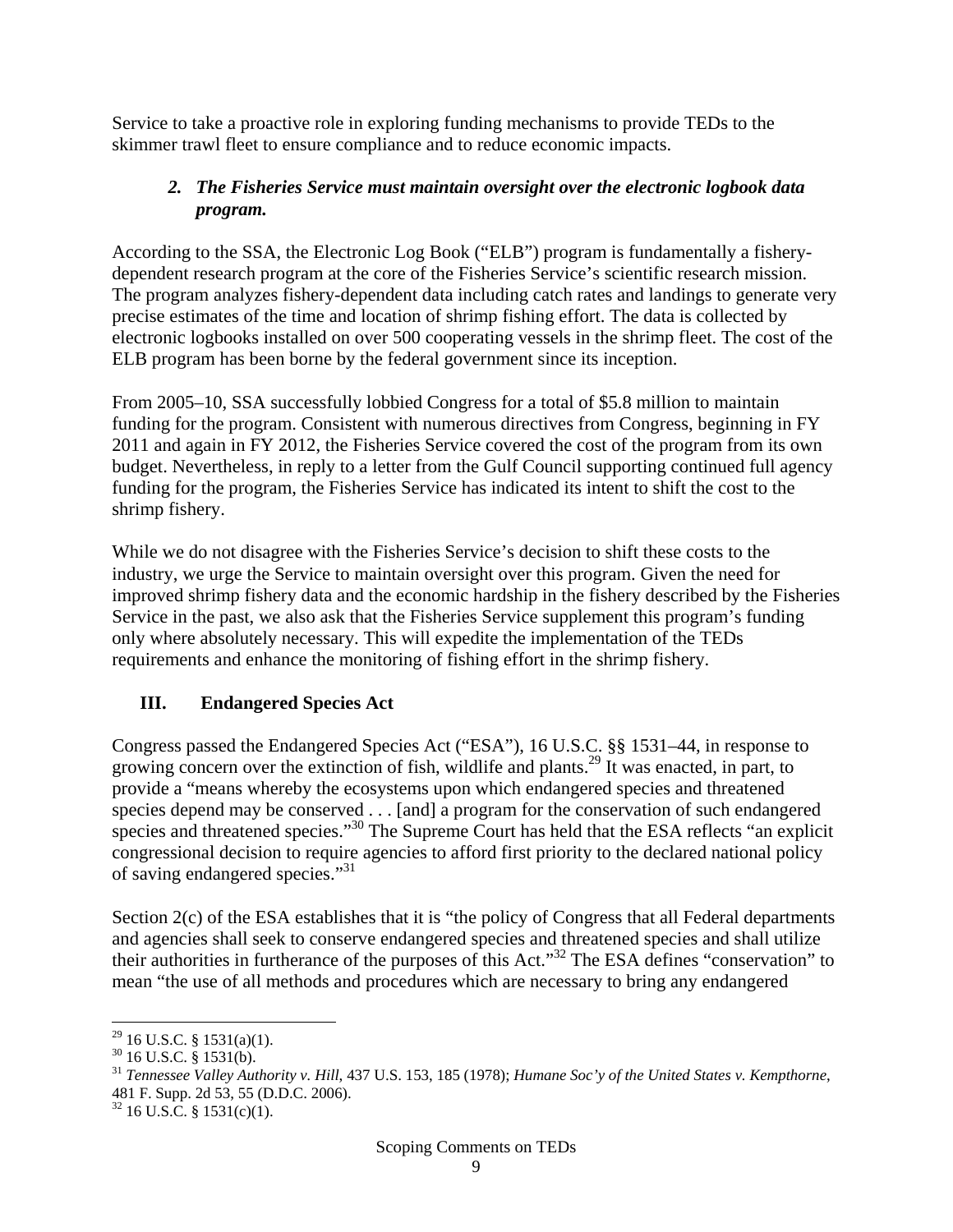species or threatened species to the point at which the measures provided pursuant to this Act are no longer necessary." $33\$  Similarly, Section 7(a)(1) of the ESA directs that the Fisheries Service and other federal agencies shall use their programs and authorities to conserve endangered and threatened species.<sup>34</sup>

To fulfill the substantive purposes of the ESA, federal agencies are required to engage in consultation with the Fisheries Service to "insure that any action authorized, funded, or carried out by such agency . . . is not likely to jeopardize the continued existence of any endangered species or threatened species or result in the adverse modification of habitat of such species . . . determined . . . to be critical."35 To "jeopardize" the species means to "engage in an action that reasonably would be expected, directly or indirectly, to reduce appreciably the likelihood of both the survival and recovery of a listed species in the wild by reducing the reproduction, numbers, or distribution of that species."36 The action agency must assess the effects of its actions on endangered species and, if it determines that its proposed action "may affect listed species or critical habitat," it must engage in formal consultation with the federal resource agency responsible for the species at issue, known as the expert agency.<sup>37</sup> Here, the Fisheries Service is both the action agency—in its capacity to authorize and manage shrimping and sea turtle conservation through the Magnuson-Stevens Fishery Conservation and Management Act and the ESA—as well as the expert agency.

During a Section 7 consultation, both the action agency and the expert agency are obligated to "use the best scientific and commercial data available."<sup>38</sup> Courts have interpreted the "best available data" standard broadly. The Fisheries Service may not ignore available biological information,39 and must address all such available data in its decision making, Credible anecdotal evidence may constitute the best available scientific data and the Service cannot ignore it, even if a full-scale study might be preferable.<sup>40</sup> If an agency releases a consultation where "significant" data gap exists" it must: 1) "extend the due date of the biological opinion or 2) "develop the biological opinion with the available information giving the benefit of the doubt to the species."<sup>41</sup> The agency may also have to reinitiate consultation "if and when additional data become[s] available."<sup>42</sup>

Where data are available but have not yet been analyzed, the Fisheries Service may not lawfully fail to analyze whether that data constitutes best available data and thereafter develop appropriate projections based on such data.<sup>43</sup> The Fisheries Service may not rely on existing models and

 $33$  16 U.S.C. § 1532(3).

 $34$  16 U.S.C. § 1536(a)(1).

<sup>35 16</sup> U.S.C. § 1536(a)(2).

<sup>36 50</sup> C.F.R. § 402.02.

 $37$  50 C.F.R. § 402.14(a).

 $^{38}$  16 U.S.C. § 1536(a)(2).<br> $^{39}$  Connor v. Burford, 848 F.2d 1441, 1454 (9th Cir. 1988).

<sup>&</sup>lt;sup>40</sup> *Ctr. for Native Ecosystems v. U.S. Fish and Wildlife Serv.*, 795 F. Supp. 2d 1199, 1208 (D. Colo. 2011) (citing *Northwest Ecosystem Alliance v. U.S. Fish and Wildlife Serv., 170 F.* Supp. 2d 1199, 1208 (D. Colo. 2d 113d, 1147 (9th Cir. 2007)).<br><sup>41</sup> *Id.*<br><sup>42</sup> *Id.*<br><sup>43</sup> Greenpeace v. Nat'l Marine Fisheries Serv., 80 F. Supp. 2d 11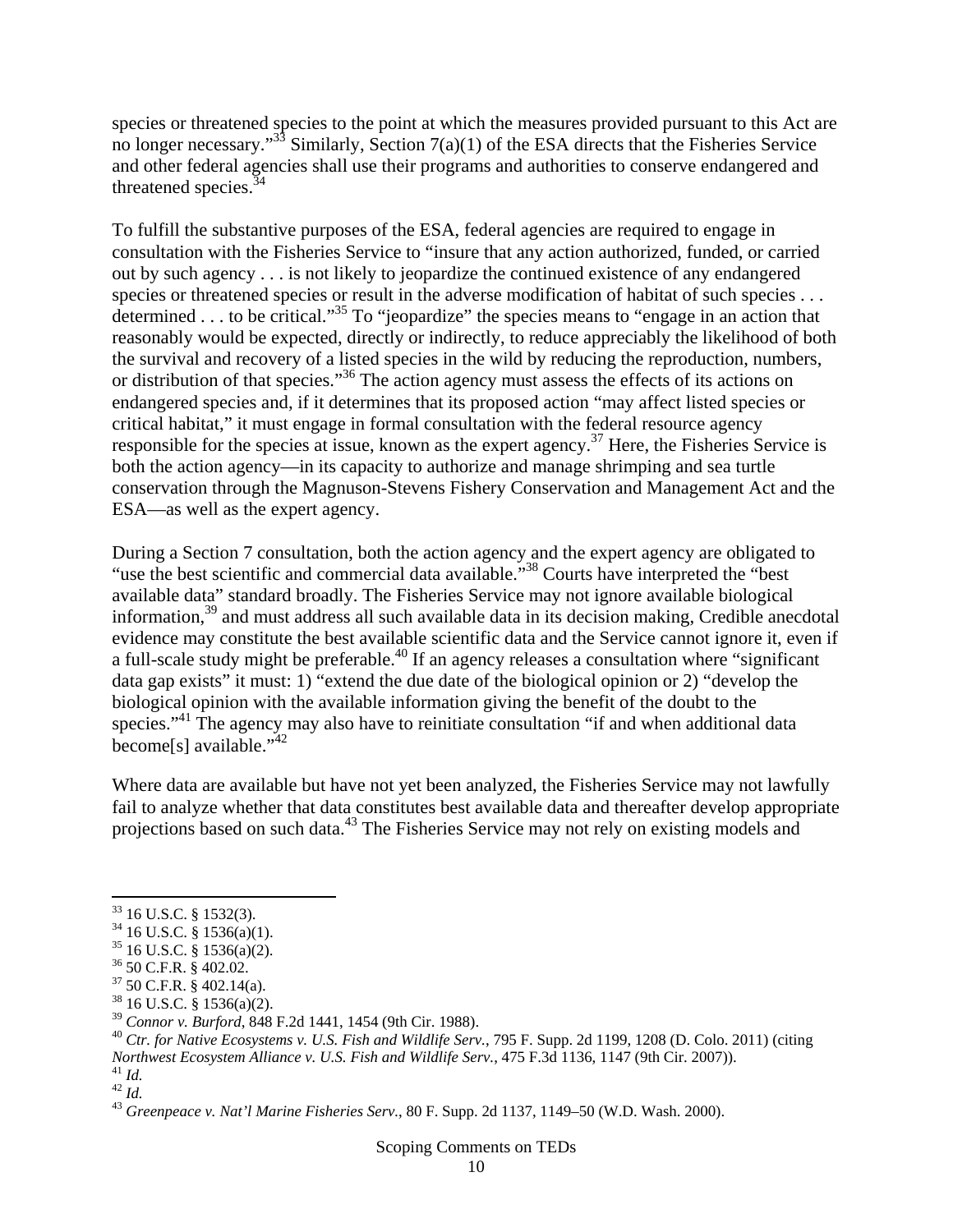population abundance estimates based on past population data without acknowledging and analyzing more recently available population data.<sup>44</sup>

If the biological opinion resulting from a formal consultation finds jeopardy, the opinion shall specify reasonable and prudent alternatives that will avoid jeopardy and allow the agency to proceed with the action.<sup>45</sup> The Fisheries Service may also "suggest modifications" to the action during the course of consultation to "avoid the likelihood of adverse effects" to the listed species even if the modifications are not necessary to avoid jeopardy.<sup>46</sup> If the expert agency concludes the action will not result in jeopardy, but that take will occur, it must issue an incidental take statement ("ITS") with the biological opinion.<sup>47</sup> The ITS must (1) specify the impact of the taking on the species; (2) specify the reasonable and prudent measures necessary or appropriate to minimize such impact; and (3) set forth terms and condition (including, but not limited to, reporting requirements).48

The ITS establishes a trigger level for permitted incidental take that, when exceeded, invalidates the "safe harbor" provision<sup>49</sup> that protects the action agency from civil and criminal liability for take.<sup>50</sup> The ITS enables the action agency to engage in the required monitoring and reporting to determine if the actual amount of incidental take exceeds the permitted amount, thus triggering reinitiation. $51$ 

Because the duty to avoid jeopardy continues as long as an action agency has discretionary control over its action, it must also reinitiate (and the expert agency must request it to reinitiate) consultation in any of three additional circumstances: "(b) If new information reveals effects of the action that may affect listed species or critical habitat in a manner or to an extent not previously considered; (c) If the identified action is subsequently modified in a manner that causes an effect to the listed species or critical habitat that was not considered in the biological opinion; or (d) If a new species is listed or critical habitat designated that may be affected by the identified action."<sup>52</sup>

As the Fisheries Service proposes new regulatory mechanisms to protect sea turtles species from the shrimp trawl industry, it will be required to engage in a formal Section 7 consultation. We offer the following suggestions.

#### **A. The Fisheries Service must provide a numerical measure of take or otherwise valid incidental take statement.**

Compliance with an ITS protects federal agencies and others acting under the ITS from liability under Section 9's no-take provision. Specifically, the "taking" of endangered species is

<sup>44</sup> *Natural Resources Defense Council v. Kempthorne*, 506 F. Supp. 2d 322, 362–66 (E.D. Cal. 2007). 45 16 U.S.C. § 1536(b); 50 C.F.R. § 402.14(i).

<sup>&</sup>lt;sup>45</sup> 16 U.S.C. § 1536(b); 50 C.F.R. § 402.14(i).<br><sup>46</sup> 50 C.F.R. § 402.13.

<sup>&</sup>lt;sup>47</sup> 16 U.S.C. § 1536(b)(4); 50 C.F.R. § 402.14(i). <sup>48</sup> 50 C.F.R. § 402.14(i)(1).

 $^{49}$  50 C.F.R. § 402.14(i)(5).

<sup>50</sup> *See Or. Natural Resources Council v. Allen*, 476 F.3d 1031, 1039–40 (9th Cir. 2007). 51 50 C.F.R. §§ 402.14(i)(4), 402.16(a).

 $52$  50 C.F.R. §§ 402.16(b)–(d).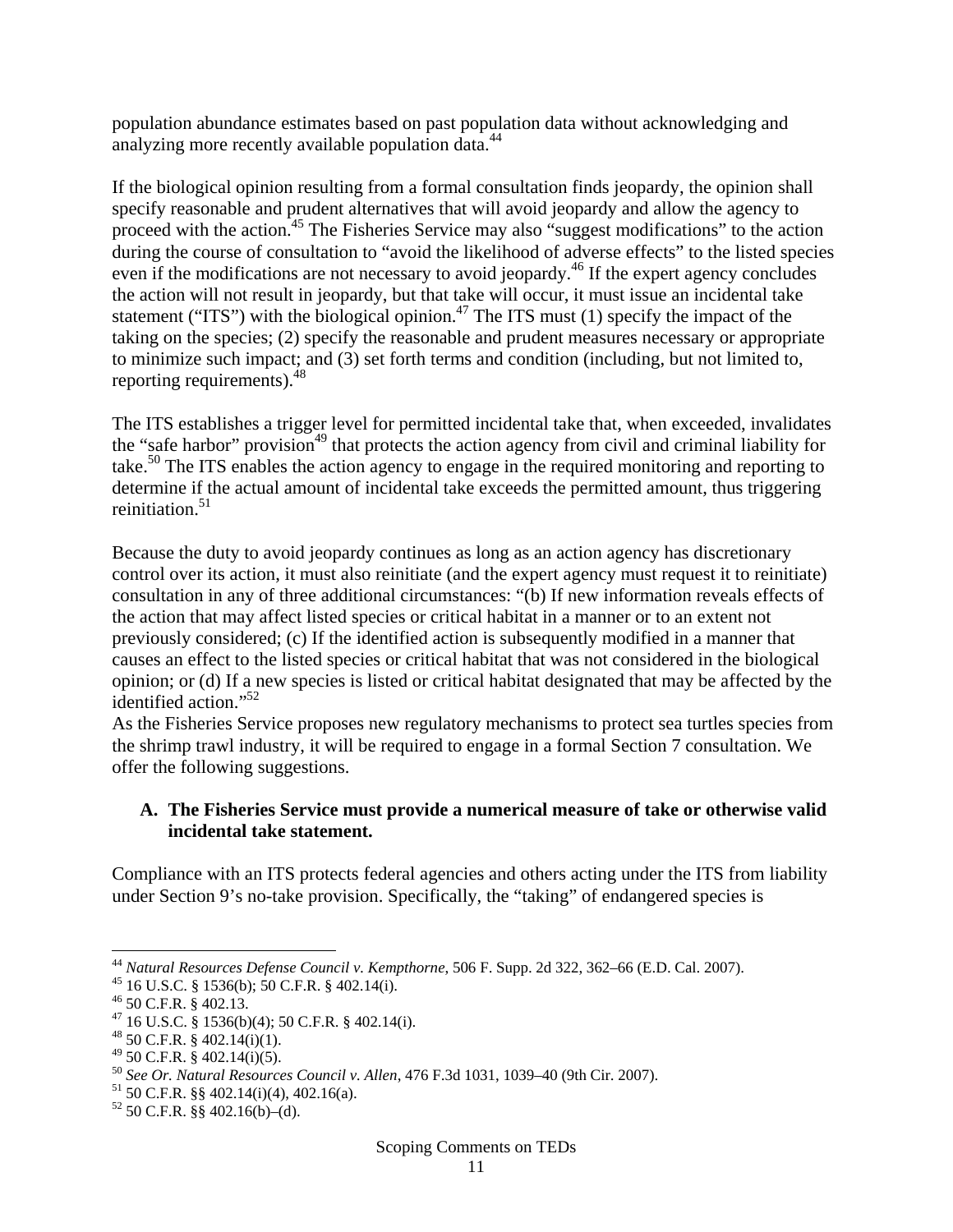prohibited without a special exemption contained in an ITS or incidental take permit.<sup>53</sup> Section 7(o)(2) allows for an accompanying incidental take statement to be issued with a biological opinion to provide an exemption to Section 9's "no-take" prohibition.<sup>54</sup> The ITS must describe the extent or amount of incidental take that is anticipated to result from a federal agency's action in order to be valid.<sup>55</sup>

Ideally, Incidental Take Statements set forth a specific numerical value, a 'trigger' that when reached, results in an unacceptable level of incidental take, invalidating the safe harbor provision, and requiring the parties to reinitiate consultation. This means a numerical value should be specified in the ITS unless it can be demonstrated it is actually impractical.<sup>56</sup> Under the Fisheries Service's revised regulation promulgated May 11, 2015,<sup>57</sup> "A surrogate (*e.g.*, similarly affected species or habitat or ecological conditions) may be used to express the amount or extent of anticipated take provided that the biological opinion or incidental take statement: Describes the causal link between the surrogate and take of the listed species, explains why it is not practical to express the amount or extent of anticipated take or to monitor take-related impacts in terms of individuals of the listed species, and sets a clear standard for determining when the level of anticipated incidental take has been exceeded."<sup>58</sup>

The Fisheries Service should attempt to specify a numeric estimate of, or limitation on the actual number of sea turtles allowed to be killed or injured by shrimp trawling. The Fisheries Service claims it has not been able to "reliably quantify the anticipated amount of take [] using the best available information" for sea turtles adversely affected by the shrimp fishery because direct observer data cannot be used to determine the numbers of turtles taken in shrimp fisheries because properly installed TEDs release the majority of turtles,<sup>59</sup> while sea turtles that fail to escape can go undocumented by observers by falling out of non-compliant TEDs.<sup>60</sup> Notably, the last real physical observations of fishery interactions are based on "naked net" studies conducted in the late  $1990s$ .<sup>61</sup> The 2014 BiOp attempts to "update" this outdated data by performing calculations that assume catch per unit effort ("CPUE") and population growth rates are linearly related—a methodology of "questionable validity."<sup>62</sup> This method fails to provide contemporaneous monitoring and accounting of the Southeast fishery to ensure that this fishery's impacts do not jeopardize any affected listed species.

 53 16 U.S.C. § 1538.

<sup>&</sup>lt;sup>54</sup> "Any taking that is in compliance with the terms and conditions specified in a written statement under subsection (b)(4)[sic](iv) of this section shall not be considered to be a prohibited taking of the species concerned." 16 U.S.C. § 1536(o)(2); 16 U.S.C. § 1536(o)(2).<br><sup>55</sup> 16 U.S.C. § 1536(b)(4)(i); 50 C.F.R. § 402.14(1)(i).

<sup>55 16</sup> U.S.C. § 1536(b)(4)(i); 50 C.F.R. § 402.14(1)(i). 56 *Accord* H.R. Rep. No. 97-567 at 27 (1982); *Or. Natural Res. Council v. Allen,* 476 F.3d 1031, 1037 (9th Cir.2007) ("Congress clearly declared a preference for expressing take in numerical form with respect to ITSs under Section 7").

<sup>57 80</sup> F.R. 26832, *Interagency Cooperation – Endangered Species Act of 1973, as Amended; Incidental Take Statements*, (May 11, 2015). 58 *Id.* at 26845.

<sup>59 2014</sup> BiOp at 232.

<sup>60 2012</sup> BiOp at 196; 2012 BiOp at 232.

<sup>61 2014</sup> BiOp at 232.

 $62$  *Id.*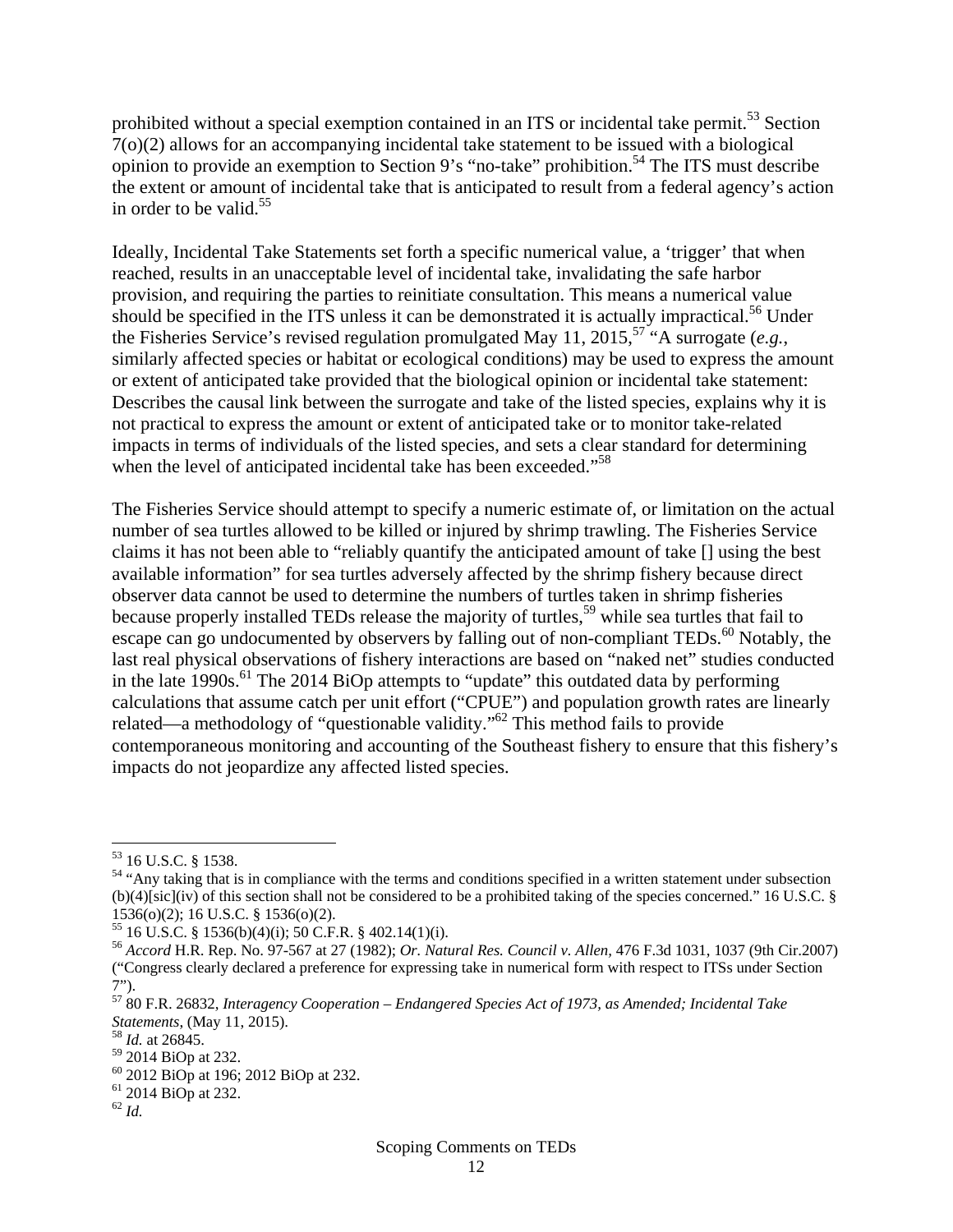In the 2014 BiOp, the Fisheries Service stated that it is not possible to update the survey data in order to estimate the number of incidental takings because it would be "cost prohibitive." NMFS-SEFSC claimed it would cost \$14 million to gather the information to update estimates for the entire action area. $^{63}$  As an alternative, we suggest the agency deploy observers to count the actual number of turtles that do not escape or are killed in TEDs to estimate anticipated lethal take. Furthermore, the Fisheries Service in the past has established numeric sea turtle take levels in all other Southeastern fisheries.<sup>64</sup>

#### **B. The Fisheries Service must provide a meaningful trigger for reinitiating consultation.**

The new biological opinion must provide a meaningful trigger for reinitiation of Section 7 consultation.65 Without a clear numerical indicator to determine when authorized incidental take has been exceeded, the Fisheries Service cannot propose to "monitor take" by comparing anticipated future (fishing) efforts and TED compliance to the 2009 fishing effort levels and TED compliance baseline, as it did in the 2014 BiOp.<sup>66</sup> Under the current structure, if future sea turtle takes exceed the predicted 2009 effort and compliance baseline levels, it is inferred that take has been exceeded. The Fisheries Service will then "decide" whether to reinitiate consultation.67 Contrary to the Fisheries Service's assertion, an "agency must *immediately* reinitiate consultation if the amount or extent of incidental taking is exceeded."<sup>68</sup> By using "effort" and "compliance" as take surrogates, exceeding these triggers means that sea turtle take has exceeded allowable limits. Without establishing clear allowable limits, the action agency cannot monitor its level of compliance. $69$ 

## *1. Effort in the southeastern shrimp fishery is uncertain and constantly changing.*

The Fisheries Service does not know exactly how many vessels operate in the fishery nor where all the landings originate. Further, it has stated "most available information on the Gulf of Mexico shrimp fisheries focuses on the offshore, federally-permitted fishery. Little economic information is available on the inshore shrimp fishery. $\cdot$ <sup>70</sup>

The Fisheries Service has also noted that collecting data from the skimmer trawl segment is challenging and often conflicting:

For example, information from Louisiana Department of Wildlife and Fisheries (LADWF) indicate there were a total of 12,806 shrimp gear licenses sold in 2010: 4,841 commercial trawl (presumably otter trawl) licenses, 2,846 recreational trawl (presumably otter trawl) licenses, 1,260 wing net licenses, and 6,705 skimmer net

<sup>63</sup> *Id.* 64 2012 BiOp at 290.

 $65$  2014 BiOp at 232; 50 C.F.R. § 402.14(i)(4).

 $^{66}$  2014 BiOp at 233.<br> $^{67}$  2012 BiOp at 198; 2014 BiOp at 233.

<sup>67 2012</sup> BiOp at 198; 2014 BiOp at 233. 68 *Oregon Natural Resources Council*, 476 F.3d 1031 at 1034–35; *see also Ctr. for Biological Diversity v. BLM*, <sup>422</sup> F. Supp. 2d 1115, 1137–38 (N.D. Cal. 2006).

<sup>&</sup>lt;sup>69</sup> *Ariz. Cattle Growers' Assn*, 273 F.3d at 1250–51.<br><sup>70</sup> 2012 BiOp at 73.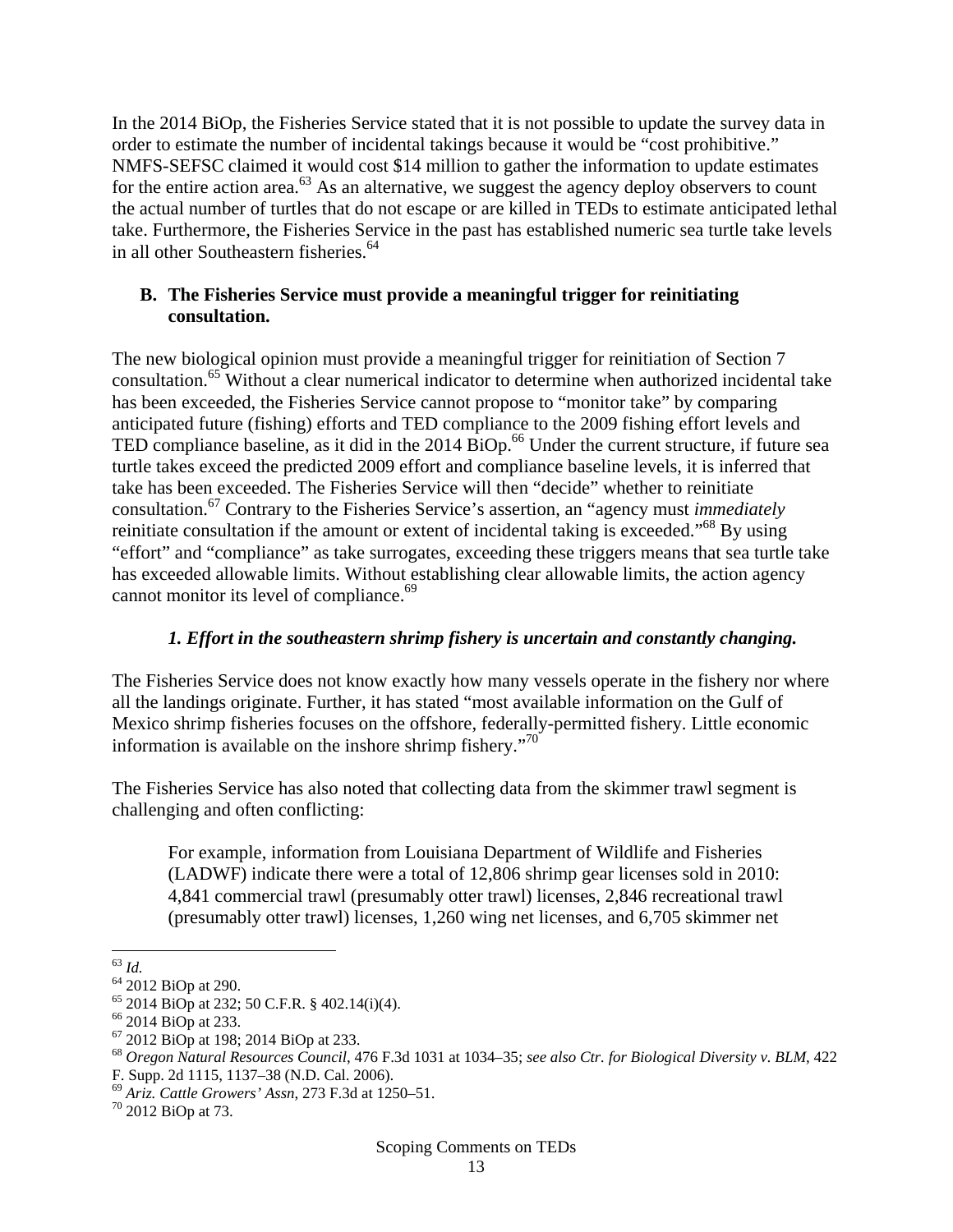licenses. Louisiana issues a license for each net, so this approximates a universe of approximately 1,210 - 2,421 otter trawlers (range based on quad rigged vessels - double rigged vessels) and 3,300 skimmer boats in Louisiana (LADWF statistics). This is less than half the number of licenses sold in 2000, which totaled 27,799 licenses comprised of 12,262 commercial trawl (presumably otter trawl) licenses, 5,299 recreational trawl (presumably otter trawl) licenses, 2,576 wing net licenses, and 7,662 skimmer net licenses. However, it is important to point out that while there was a potential universe of approximately 1,210 - 2,421 otter trawlers (range based on quad rigged vessels - double rigged vessels) and 3,300 skimmer boats in Louisiana for 2010, only 700 otter trawl vessels, 148 butterfly trawlers, and 1,615 skimmer trawl vessels reported catch/sales in 2010 via Louisiana's required trip ticket system. This difference could be a result of several factors, including: vessels using both otter and skimmer trawl gear; latent effort in the fishery; under-reporting in the trip ticket system; and/or individuals holding commercial gear licenses but only fishing for personal consumption.

The reporting of landings is also problematic due to problems with the Gulf Shrimp System, which consolidates data from state and federal sources. The system tends to "underestimate the total true population" of vessels because "dealers report minor landings from multiple boats consolidated into a single record. In these cases, the landings cannot be assigned to a specific boat…. Further, reporting coverage is probably less than 100 percent, as a substantial number of inshore vessels sell product directly to consumers or restaurants, which also likely occurs in the offshore sector as well. With no federal permit requirement for dealers, these landings and trades are unlikely to be reflected in the GSS." $71$ 

The Fisheries Service also reports that "fishermen commonly participate in multiple fisheries and these results may not include revenue from non-shrimp species. Comparable information for Mississippi vessels is not available because no shrimp landings from Mississippi vessels using this gear were recorded in the comparable time period (2006-2010). Although some Mississippi vessels are expected to be actively using this gear, it is not known whether these vessels are landing their shrimp harvests in other states, selling directly to the public and not through dealers, or engaging in some other practice that has resulted in the absence of recorded landings."<sup>72</sup> By the Fisheries Service's own admission, it does not have a solid baseline of the shrimp fishing effort, much less a practical mechanism for identifying changes in that effort. Therefore, shrimp fishing effort is an unreliable component of the Fisheries Service's equation for identifying allowable take levels, and consequently, does not constitute a meaningful trigger for reinitiating consultation.

### *2. TEDS compliance in the Southeastern shrimp fishery is uncertain and constantly changing.*

The Fisheries Service asserts that an 88 percent compliance rate in the shrimp fleet is necessary in order to avoid a jeopardy decision for listed sea turtles, particularly Kemp's ridley and loggerhead sea turtles. However, it is difficult to understand how the Fisheries Service can

 71 DEIS at 73*.* 72 DEIS at 166.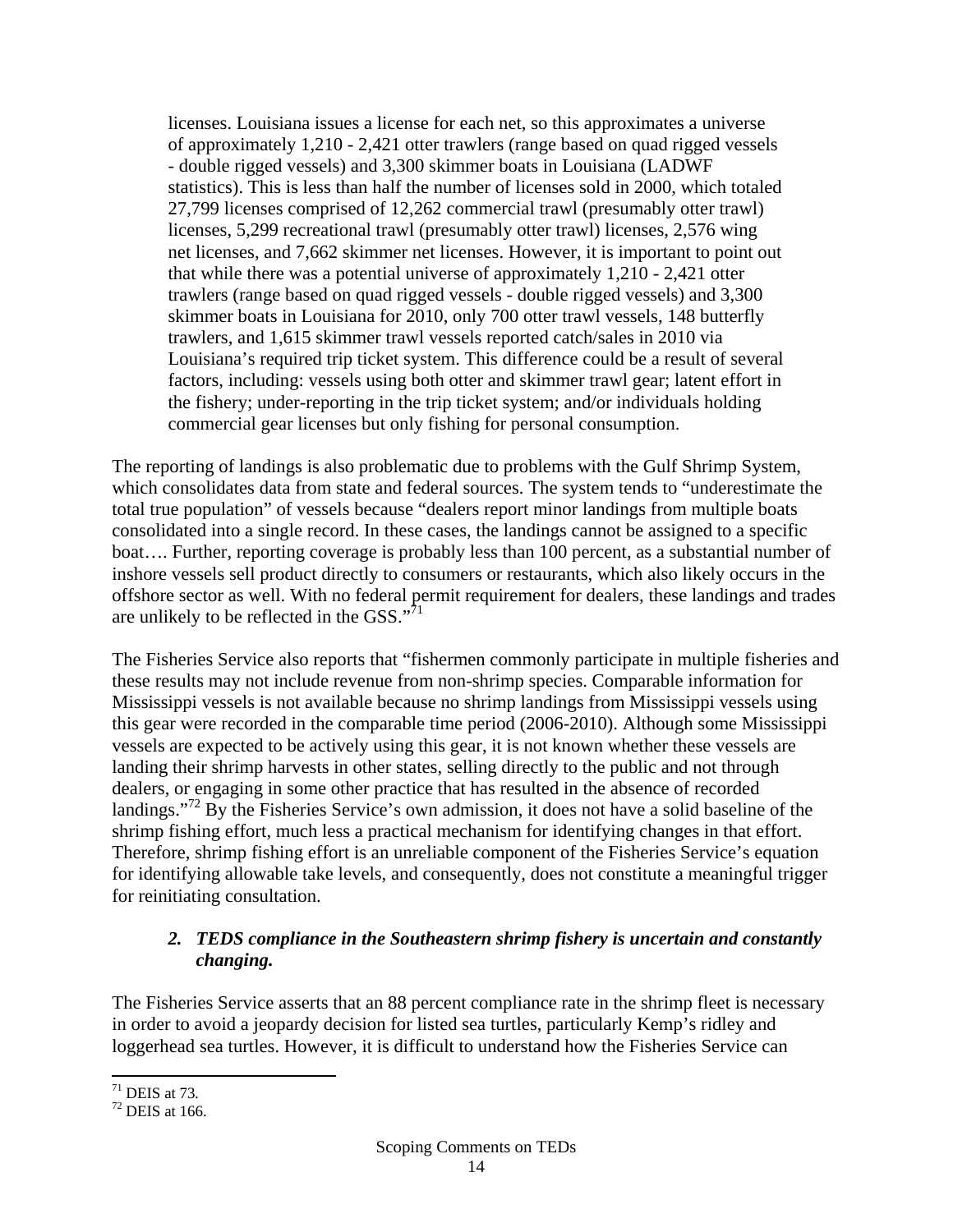predict that "future compliance levels are expected to result in TEDs being 88 percent effective," based on the reality that compliance rates have historically been low.

The Fisheries Service has documented that TEDs compliance rates in the otter trawl fleet averaged 65.88 percent in the Gulf of Mexico and 39.82 percent in the South Atlantic. Because the skimmer trawl fleet does not use TEDs, future compliance rates are completely unknown. The Fisheries Service observed that, in early May 2011 during a period of high sea turtle strandings and increased enforcement in the otter trawl fleet, observed compliance rates rose quickly to approximately 60 percent, then upwards to about 68 percent at the beginning of June 2011.73 By mid-July 2011, inspection data showed an observed compliance rate of nearly 87 percent. So even with this concentrated enforcement, the highest level of compliance reached a level that fell short of the 88 percent compliance level on which the ITS is based. This approach is severely flawed, particularly without a clear plan to establish and maintain enforcement and compliance at a yet-to-be-obtained level of 88 percent.

The Fisheries Service has noted chronic compliance issues with TEDs requirements in the shrimp fisheries, despite more than 20 years of required use:

During numerous evaluations conducted in both the Gulf of Mexico and Atlantic Ocean over the past two years, NMFS gear experts have noted a variety of compliance issues ranging from lack of TED use, TEDs sewn shut, TEDs installed improperly, and TEDs being manufactured that do not comply with regulatory requirements.

…

Because sea turtle interaction rates in shrimp trawls show interactions are not nearly as rare as in other managed fisheries, lack of compliance, even by a relatively small portion of the fleet, can have dramatic results on overall sea turtle mortality levels, and poor compliance with these regulations has previously resulted in NMFS issuing a jeopardy opinion (e.g., NMFS  $(1994)$ ).<sup>74</sup>

Based on the qualitative and quantitative information above, it is unrealistic to assume the otter trawl shrimp fleet has ever achieved 100 percent compliance with the sea turtle conservation regulations or that it will in the future. Despite investing a lot of resources in outreach, education, and training since 2003, it appears compliance remains strongly correlated with the level of enforcement efforts. Based on analysis of documented compliance rates, the extent of violations, and the effect different TED violations have on capture rates in trawls, both the number and severity of regulatory violations play a major role in how successful the sea turtle conservation regulations are.<sup>7</sup>

  $73$  DEIS at 7.

 $74\overline{2012}$  BiOp at 11.

<sup>75 2012</sup> BiOp at 139.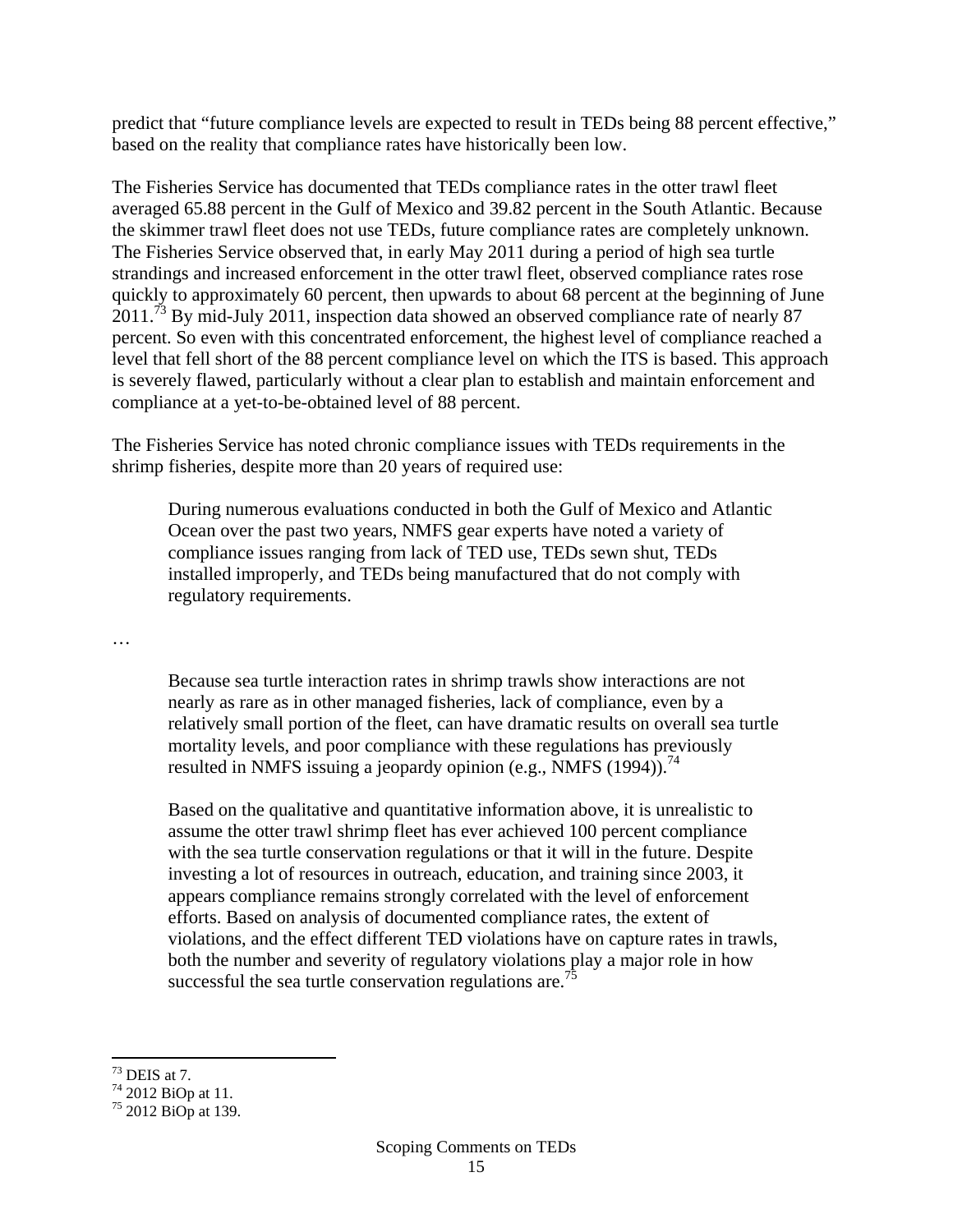Given these chronic and systemic problems with lack of enforcement and compliance in a fleet that has been required to use TEDs for decades, it will not be legally defensible to base the ITS for skimmer trawls equipped with TEDs on future TEDs compliance.

#### **C. The Fisheries Service's jeopardy determination must take into account the best available scientific and commercial data.**

The Fisheries Service's continued authorization of the Southeastern shrimp fishery without the use of TEDs in all vessels poses significant threats to sea turtles because mortality will continue as long as they have direct interaction with shrimp trawls and fishing gear throughout the Gulf of Mexico and South Atlantic. Specifically, Kemp's ridley sea turtles are the most frequently captured and killed sea turtle species as a consequence of their interactions with offshore and nearshore shrimp trawl fisheries, with tens of thousands of interactions with gears anticipated to be lethal.<sup>76</sup> Out of 430,787 predicted Kemp's ridley interactions with all shrimping gear combined, 44,247 are anticipated to be lethal.<sup>77</sup> Loggerhead sea turtles have the second highest interactions with shrimp trawlers, with the proposed action anticipated to result in hundreds to thousands of lethal interactions. Out of 81,358 predicted interactions with all shrimping gear combined, 7,778 were estimated to be lethal.<sup>78</sup> Out of the green sea turtle's predicted 13,910 interactions with all shrimping gear combined,  $1,542$  were estimated to be lethal.<sup>79</sup> Leatherback sea turtles are expected to have 144 lethal interactions out of a predicted 1,427 interactions.<sup>80</sup>

These daunting numbers must be considered in light of future reduction in reproduction as a result of loss of females in all species from the DWH oil spill, reduced numbers of Kemp's ridley sea turtles, anthropogenic impacts (such as military activities, dredging, oil and gas exploration, private vessel traffic, and marine pollution, ship strikes), degradation of nesting habitats, strandings, and other environmental impacts that will continue to have adverse effects on the action area.<sup>81</sup> In order for a Section 7 consultation to be valid, it must include an analysis of the "environmental baseline," which is defined as the effects of *past and ongoing* human and natural factors leading to the current status of the species, its habitat (including designated critical habitat) and ecosystem. $82$ 

Ample scientific data points to a downward trend in Kemp's ridley sea turtle nest counts in the Gulf of Mexico and Texas since 2010,  $83$  and an increasing trend in strandings through 2013.  $84$ 

 $76$  2014 Biop at 193.

<sup>&</sup>lt;sup>77</sup> *Id.* at 185, 219.<br><sup>78</sup> *Id.* at 185. Conservative estimates of the loggerhead population from NMFS-NEFSC (Northeast Fisheries Science Center) predict a total population of 588,000 turtles. 2014 Biop at 211.<br><sup>79</sup> *Id.* at 215. Green sea turtle population estimates vary significantly-from 34,000-95,000. 2014 Biop at 223.

<sup>&</sup>lt;sup>80</sup> *Id.* at 185, 222.<br><sup>81</sup> *Id.* at 120.<br><sup>82</sup> Final ESA Section 7 Consultation Handbook (March 1998) at 4-22 (emphasis added); *See also* 50 C.F.R. § 402.02 ("The environmental baseline includes the *past and present* impacts of all Federal, State, or private actions and other human activities in the action area, the anticipated impacts of all proposed Federal projects in the action area that have already undergone formal or early section 7 consultation, and the impact of State or private actions which are contemporaneous with the consultation in process.") (emphasis added).

<sup>83</sup> Harvey Rice, *Sea Turtle Setback Vexes Scientists,* Houston Chronicle (Nov. 17, 2014), http://m.newsjournal.com/mobile/news/state/sea-turtle-setback-vexes-scientists/article\_bbc18b7a-8d4a-5e24-b4b9- 135801c392b2.html; *See also* Harvey Rice *Fears Confirmed: Texas Turtle in Trouble,* Houston Chronicle (Nov. 18,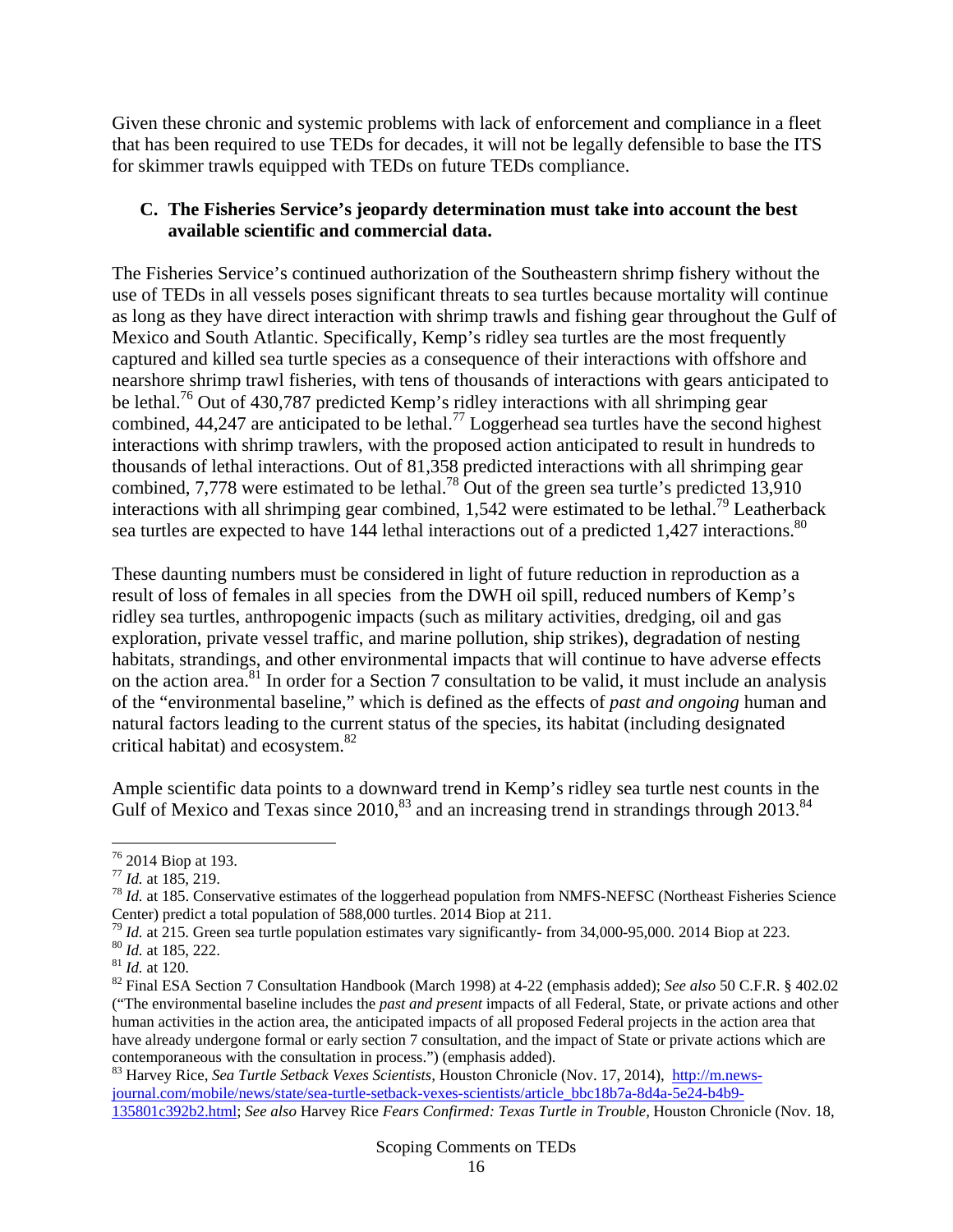This population trajectory was based on 2005 and 2011 studies, which assumed "current survival rates within each life stage remained constant."<sup>85</sup> An updated population model from 2013 presented at the 2<sup>nd</sup> International Kemp's Ridley Sea Turtle Symposium which took into account the 2010 population decline, a "TED multiplier," effect and "instantaneous effects of shrimpingrelated mortality," confirmed that the Kemp's ridley population is actually declining by 40–50 percent, with the DWH oil spill playing a significant role in this decline.<sup>86</sup> Likewise, research that sampled Kemp's ridley skin and shells revealed "significantly different" chemical compositions in turtles exposed to the spill compared to turtles that were not exposed. <sup>87</sup> A study by Wibbels and Bevan, researchers at the University of Alabama at Birmingham published in May 2016, sheds new light on the historic population size of Kemp's ridley sea turtles. By comparing film taken of the arribada in 1947 on the Kemp's ridley nesting beach near Rancho Nuevo, Mexico, which showed that 120,000 to 180,000 nests were laid over the entire 1947 season, to the approximately 14,000 nests laid in the most recent nesting season, these researchers have demonstrated the dramatic decline over the past seventy years.<sup>88</sup>, To add to the complex nature of Kemp's ridley recovery, it is unknown whether the declines in sea turtle numbers are due to a higher mortality rate from the DWH oil spill and shrimp trawl interactions or a decrease in reproduction and nesting rate arising from either of those factors or other factors.<sup>89</sup>

The Fisheries Service should also develop a funding plan to maintain the Kemp's ridley recovery program between the United States and Mexico.

#### **CONCLUSION**

Given that shrimp trawling is the primary cause of ESA-listed sea turtle mortality in U.S. waters and that hundreds of thousands of endangered and threatened sea turtles are anticipated to interact with shrimp gear every year, we therefore request that the Fisheries Service take these actions necessary to conserve sea turtles and minimize the adverse effects shrimp trawling has on protected sea turtles:

1. Help mitigate the costs of purchasing and installing TEDs for shrimp trawlers to encourage continued TED usage;

<u> 1989 - Johann Stein, marwolaethau a gweledydd a ganlad y ganlad y ganlad y ganlad y ganlad y ganlad y ganlad</u>

<sup>2014),</sup> http://m.chron.com/news/houston-texas/houston/article/Fears-confirmed-Texas-turtle-in-trouble-

<sup>5901533.</sup>php. 84 Wendy Teas, *Kemp's Ridley Stranding Data Summary 1980-2014,* 2nd Int. Kemp's Ridley Sea Turtle Symposium (Nov. 19, 2014) at 24.

 $85$  2014 BiOp at 220.

<sup>86</sup> Steve Clark, *Funding Loss Clouds Future For Kemp's Ridley Sea Turtles* (Nov. 22, 2014), http:// www.valleymorningstar.com/premium/article\_19c0b81a-72c8-11e4-8a94-4f8336088ae6.html; *See also* Gallaway Benny, *The 2013 Kemp's Ridley Stock Assessment: Shrimp Trawls and Oil Spills*, 2nd Int. Kemp's Ridley Sea Turtle Symposium (Nov. 18, 2014) at 10.<br><sup>87</sup> Steve Clark, *Funding Loss Clouds Future For Kemp's Ridley Sea Turtles.* 

<sup>&</sup>lt;sup>88</sup> Thane Wibbels, Ph.D. *et al.* Estimating the historic size and current status of the Kemp's ridley sea turtle (Lepidochelys kempii) population. *Ecosphere*, March 2016 DOI: 10.1002/ecs2.1244.

<sup>89</sup> Selena Heppell, *The Fragility of Recovery: Implications of the Dramatic Reduction of the Kemp's Ridley Population Growth Rate Since 2010,* 2nd Int. Kemp's Ridley Sea Turtle Symposium (Nov. 18. 2014) at 9; Benny Gallaway, *The 2014 Kemp's Ridley Stock Assessment: Reduced Nesting or Reduced Nesters,* 2nd Int. Kemp's Ridley Sea Turtle Symposium (Nov. 18. 2014) at 11.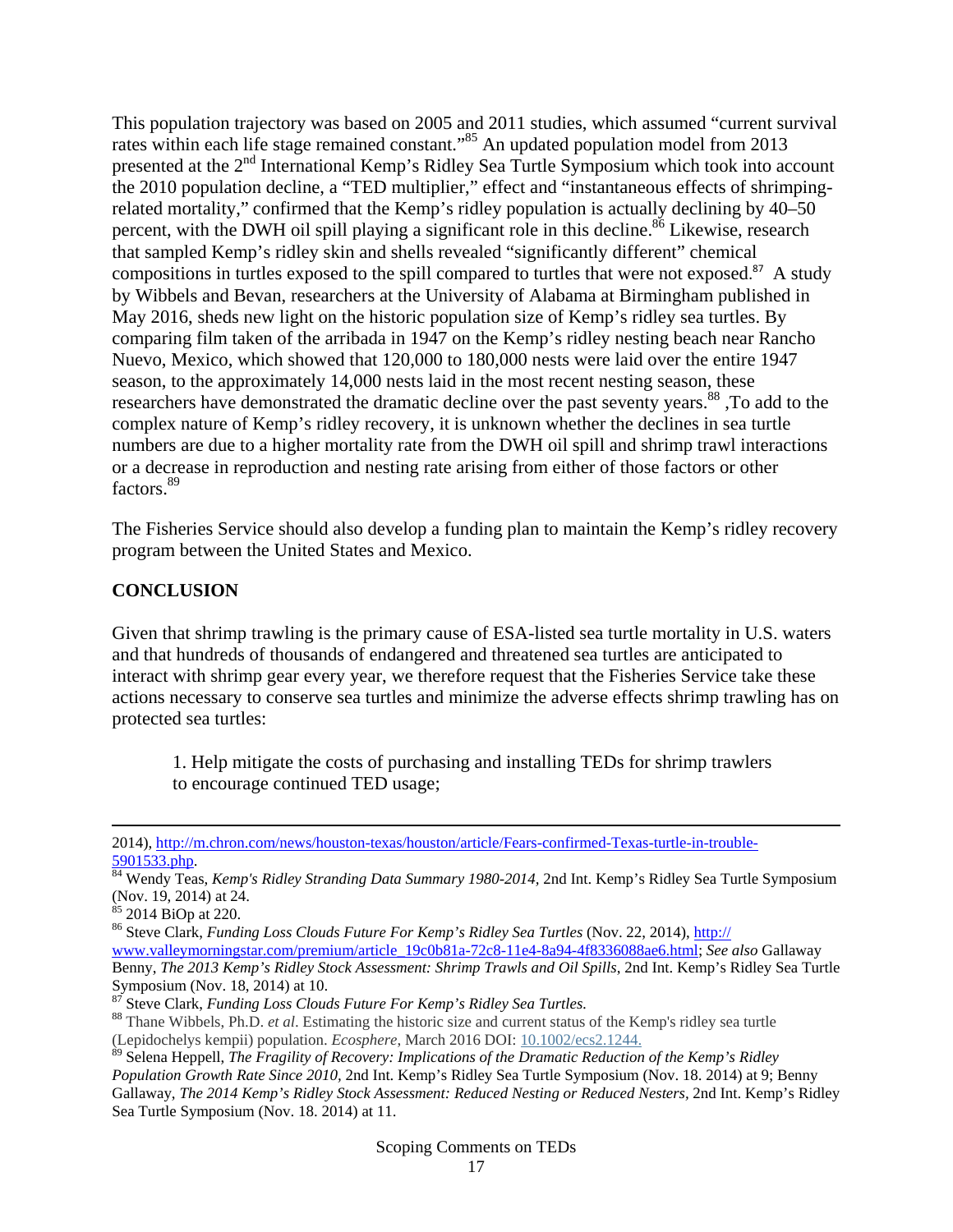2. Ensure enforcement of existing tow-time restrictions and TED requirements by scaling up enforcement operations and actively pursuing violators, since compliance is strongly correlated with enforcement efforts; $90$ 

3. Prepare a detailed plan for public review proposing specific mitigation or monitoring measures to ensure TED compliance. For example, outlining the amount of enforcement the Fisheries Service can expect to attain with specific reference to numbers of enforcement officers, the number of vessels, and how the agency can leverage partner enforcement agencies such as the Coast Guard or state agencies;

4. Require better record keeping with respect to TED compliance and usage by implementing more adequate monitoring, observer coverage, data logging, and reporting, and keeping track of the number of vessels actively fishing on any given day;

5. Reevaluate and identify regional "hotspots" of critical concentrations of sea turtle activity and applying fishing closures during particularly sensitive periods throughout the year.  $91$  Specifically, the Fisheries Service should consider seasonal closing of federal waters to harmonize with existing state closures; 6. Reconsider a reduction in the size of the shrimp fishing fleet to limit the number of nets and trawl gear in the water. Specifically, the Fisheries Service should consider reducing fleet sizes during the peak of sea turtle hatching and nesting season;

7. Deploy observers to count the number of sea turtles that do not escape from TEDs as a means to estimate anticipated take limit;

8. Reevaluate the 2014 BiOp's current method in calculating take and propose a new surrogate or manner of estimating take that does not involve antiquated data from the 1990s and instead is updated to reflect the best available scientific and commercial data.

If you have any questions, wish to meet to discuss this matter, or feel the content of this letter is in error, please contact me at jlopez@biologicaldiversity.org or 727-490-9190.

Sincerely,

*/s/Jaclyn Lopez*  Jaclyn Lopez, Florida Director Center for Biological Diversity jlopez@biologicaldiversity.org P.O. Box 2155 St. Petersburg, FL 33731 (727) 490-9190

*/s/Todd Steiner*  Todd Steiner, Executive Director Turtle Island Restoration Network tsteiner@TIRN.net P.O. Box 370 Fort Knolls, CA 94933 (415) 663-8590 x. 103

<sup>&</sup>lt;sup>90</sup> 2012 BiOp at 139.

<sup>&</sup>lt;sup>91</sup> For example, the DEIS assessed seasonal closures for March-May only. Peak nesting season for sea turtles in the Gulf extends through July. *See* Center for Biological Diversity, *Submitted Comments on Sea Turtle Conservation; Shrimp Trawling Requirements* (July 9, 2012).